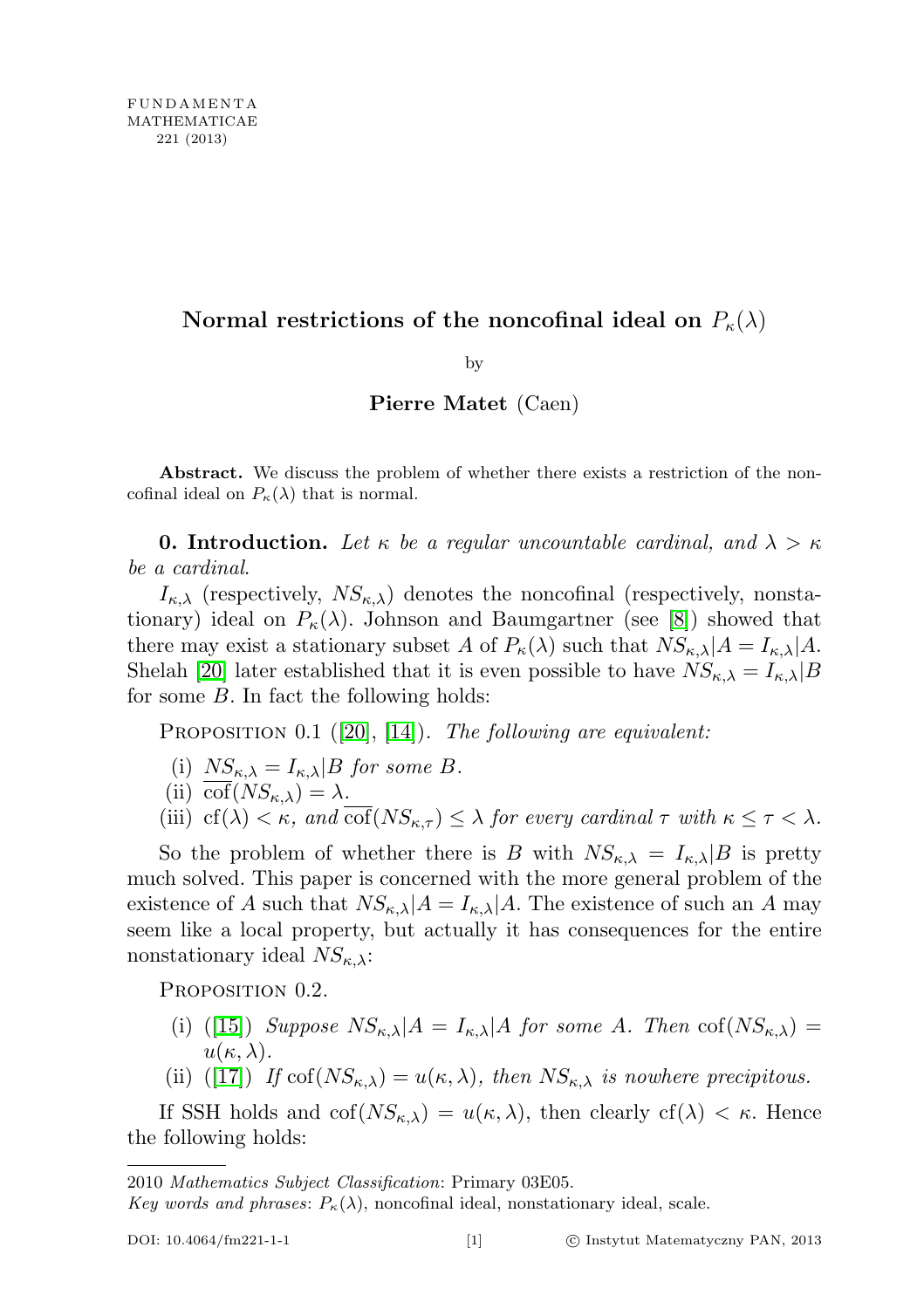PROPOSITION 0.3. Assuming GCH, the following are equivalent:

- (i)  $NS_{\kappa,\lambda}|A = I_{\kappa,\lambda}|A$  for some A.
- (ii)  $NS_{\kappa,\lambda} = I_{\kappa,\lambda} |B$  for some B.
- (iii) cf( $\lambda$ ) <  $\kappa$ .

In case SSH fails, the picture may be quite different, and we will see that " $\lambda$  is regular and  $NS_{\kappa,\lambda}|A = I_{\kappa,\lambda}|A|$  for some A" and " $\kappa \leq cf(\lambda) < \lambda$ and  $NS_{\kappa,\lambda}|A = I_{\kappa,\lambda}|A|$  for some A" are both consistent relative to a large cardinal.

The following was already known:

PROPOSITION 0.4 ([\[14\]](#page-21-2)). Let  $\theta < \kappa$  be a cardinal for which there exists a  $[\lambda]^{<\theta}$ -normal ideal on  $P_{\kappa}(\lambda)$ , and J be an ideal on  $P_{\kappa}(\lambda)$  such that  $J \subseteq$  $NS_{\kappa,\lambda}^{[\lambda]^{<\theta}}$  and  $\overline{\text{cof}}(J) \leq \lambda^{<\theta}$ . Then  $J|A = I_{\kappa,\lambda}|A$  for some  $A \in (NS_{\kappa,\lambda}^{[\lambda]^{<\theta}})^*$ .

This result raises two issues that we will address in this paper. Suppose that  $\text{cof}(NS_{\kappa,\lambda}) > \lambda$  and we want to apply Proposition 0.4 to get an A such that  $NS_{\kappa,\lambda}|A = I_{\kappa,\lambda}|A$ . Then (a) we will have to use a  $\theta$  that is uncountable, so we will need that  $\nu^{\aleph_0} < \kappa$  for every cardinal  $\nu < \kappa$ , and (b) our A will be everywhere of uncountable cofinality since for  $\theta > \omega$ , the set of all  $a \in P_{\kappa}(\lambda)$ such that  $cf(\sup(a \cap \eta)) = \omega$  for some limit ordinal  $\eta$  with  $\kappa \leq \eta \leq \lambda$  and  $cf(\eta) \geq \omega_1$  lies in  $NS_{\kappa,\lambda}^{[\lambda]<\theta}$ .

Now suppose to be definite that  $cf(\lambda) < \kappa$  and  $\overline{cof}(NS_{\kappa,\lambda}) = \lambda^+$  (which can be arranged by adding  $\lambda^+$  Cohen subsets of  $\kappa$  to V, assuming that V satisfies GCH). Note that by our assumptions  $\text{cof}(NS_{\kappa,\lambda}) = u(\kappa,\lambda)$ . We will show that if  $(cf(\lambda))^+ < \kappa$  and the principle  $\mathcal{A}_{\kappa,\lambda}((cf(\lambda))^+, \lambda^+)$  holds, then there is A such that  $NS_{\kappa,\lambda}|A = I_{\kappa,\lambda}|A$ .

It is not clear how large this A is going to be, but this approach has the advantage that there are many pairs  $(\kappa, \lambda)$  for which the principle holds (e.g. all pairs  $(\kappa, \lambda)$  with  $\omega_4 \leq \kappa < \omega_\omega$  and  $\lambda = \omega_\omega$ ).

A second principle,  $\mathcal{B}_{\kappa,\lambda}(\kappa,\lambda^+),$  will imply the existence of A with  $NS_{\kappa,\lambda}|A = I_{\kappa,\lambda}|A$  such that  $\{\sup(a \cap \kappa) : a \in A\} \in NS_{\kappa}^*$ . The question of the strength of  $\mathcal{B}_{\kappa,\lambda}(\kappa,\lambda^+)$  is given special attention in the paper.

A third principle,  $\mathcal{C}_{\kappa,\lambda}(\kappa,\lambda^+)$ , will give A with  $NS_{\kappa,\lambda}|A = I_{\kappa,\lambda}|A|$  such that  $\{a \cap \nu : a \in A\} \in NS^*_{\kappa,\nu}$  for every cardinal  $\nu$  with  $\kappa \leq \nu < \lambda$ .

Finally, in the case when  $cf(\lambda) \neq \omega$ , a fourth principle,  $\mathcal{D}^J_{\kappa,\lambda}((cf(\lambda))^+, \lambda^+),$ where J denotes the noncofinal ideal on cf( $\lambda$ ), will yield an A with  $NS_{\kappa,\lambda}|A$  $= I_{\kappa,\lambda} A$  that is large in the sense that it lies in the filter dual to the game ideal  $NG_{\kappa,\lambda}$ .

All four principles follow from the Almost Disjoint Sets principle  $ADS_{\lambda}$ , and so they will hold unless there are inner models with (fairly) large cardinals.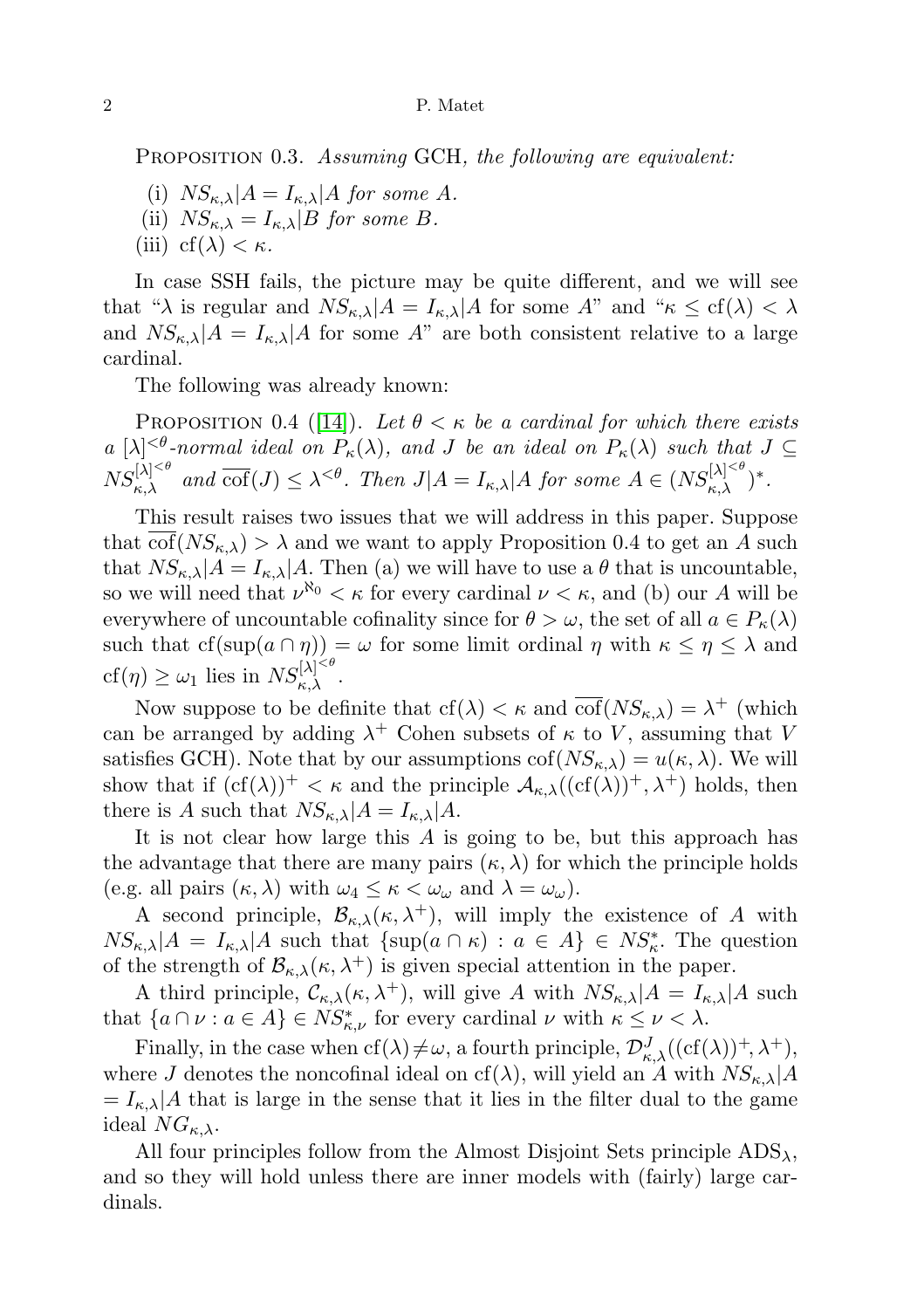For a simple situation where our results apply, suppose that  $V = L$ and cf( $\lambda$ )  $\lt$   $\kappa$ , and consider the generic extension  $(V^{\mathbb{Q}})^{\mathbb{P}}$ , where  $\mathbb{Q}$  adds  $\lambda^+$ Cohen subsets of  $\kappa$  and  $\mathbb P$  adds  $\kappa$  Cohen reals. We will see that in M, (a) for any uncountable cardinal  $\theta < \kappa$ , there is no  $[\lambda]^{<\theta}$ -normal ideal on  $P_{\kappa}(\lambda)$ , and (b) there is no B such that  $NS_{\kappa,\lambda} = I_{\kappa,\lambda}|B$ , but (c)  $NS_{\kappa,\lambda}|A = I_{\kappa,\lambda}|A$ for some A such that  $\{a \cap \nu : a \in A\} \in NS^*_{\kappa,\nu}$  for every regular cardinal  $\nu$ with  $\kappa \leq \nu < \lambda$ .

The paper is organized as follows. Section 1 reviews basic material concerning  $P_{\kappa}(\lambda)$  and its ideals. In Section 2 we generalize Proposition 0.4. Section 3 is concerned with the principle  $\mathcal{A}_{\kappa,\lambda}(\tau,\pi)$ . In Section 4 we deal with the special case when there exists a  $[\lambda]^{<\theta}$ -normal ideal on  $P_{\kappa}(\lambda)$ . Sections 5–8 are respectively devoted to  $\mathcal{B}_{\kappa,\lambda}(\tau,\pi)$ ,  $\mathcal{C}_{\kappa,\lambda}(\tau,\pi)$ ,  $\mathcal{D}_{\kappa,\lambda}^J(\nu^+,\pi)$  and  $ADS_{\lambda}$ . Finally in Section 9 we investigate the situation obtained by adding  $\lambda^+$  Cohen subsets of  $\kappa$  to L.

**1. Basic material.** For a set A and a cardinal  $\rho$ , set  $P_{\rho}(A) = \{a \subseteq A :$  $|a| < \rho$ .

 $NS_{\kappa}$  denotes the nonstationary ideal on  $\kappa$ .

For a regular infinite cardinal  $\tau < \kappa$ ,  $E_{\tau}^{\kappa}$  denotes the set of all  $\delta < \kappa$  with  $cf(\delta) = \tau$ .

Let  $\mu \geq \kappa$  be a cardinal.  $I_{\kappa,\mu}$  denotes the set of all  $A \subseteq P_{\kappa}(\mu)$  such that  ${a \in A : b \subseteq a} = \emptyset$  for some  $b \in P_{\kappa}(\mu)$ . By an *ideal* on  $P_{\kappa}(\mu)$  we mean a collection J of subsets of  $P_{\kappa}(\mu)$  such that (i)  $I_{\kappa,\mu} \subseteq J$  and  $P_{\kappa}(\mu) \notin J$ , (ii)  $P(A) \subseteq J$  for all  $A \in J$ , and (iii)  $\bigcup x \in J$  for every  $x \in P_{\kappa}(J)$ .

Let J be an ideal on  $P_{\kappa}(\mu)$ . Set  $J^+ = \{A \subseteq P_{\kappa}(\mu) : A \notin J\}$  and  $J^* = \{P_\kappa(\mu) \setminus A : A \in J\}$ . Put  $J|A = \{B \subseteq P_\kappa(\mu) : B \cap A \in J\}$  for every  $A \in J^+$ .

cof(J) (respectively, cof(J)) denotes the least cardinality of any  $X \subseteq J$ with the property that for any  $A \in J$ , there is x in  $P_2(X)$  (respectively,  $P_{\kappa}(X)$ ) with  $A \subseteq \bigcup x$ .

Given two infinite cardinals  $\sigma$  and  $\rho$ , J is  $(\sigma, \rho)$ -regular if there is  $C_{\alpha} \in J^*$ for  $\alpha < \rho$  such that  $\bigcap_{\alpha \in z} C_{\alpha} = \emptyset$  for any  $z \subseteq \rho$  with  $|z| = \sigma$ .

Given a cardinal  $\pi \geq \kappa$  and  $f: P_{\kappa}(\mu) \to P_{\kappa}(\pi)$ , set  $f(J) = \{X \subseteq P_{\kappa}(\pi)$ :  $f^{-1}(X) \in J$ .

Given  $\delta \leq \mu$  and a cardinal  $\theta \leq \kappa$ , J is  $[\delta]^{< \theta}$ -normal if for any  $A \in J^+$ , and any  $f: A \to P_\theta(\delta)$  with the property that  $f(a) \in P_{|a \cap \theta|}(a)$  for all  $a \in A$ , there is  $B \in J^+ \cap P(A)$  such that f is constant on B.

Lemma 1.1 ([\[15\]](#page-21-3)).

(i) Suppose that  $\theta < \kappa$ . Then there exists a  $[\delta]^{< \theta}$ -normal ideal on  $P_{\kappa}(\mu)$ if and only if  $|P_{\theta}(\nu)| < \kappa$  for every cardinal  $\nu < \kappa \cap (\delta + 1)$ .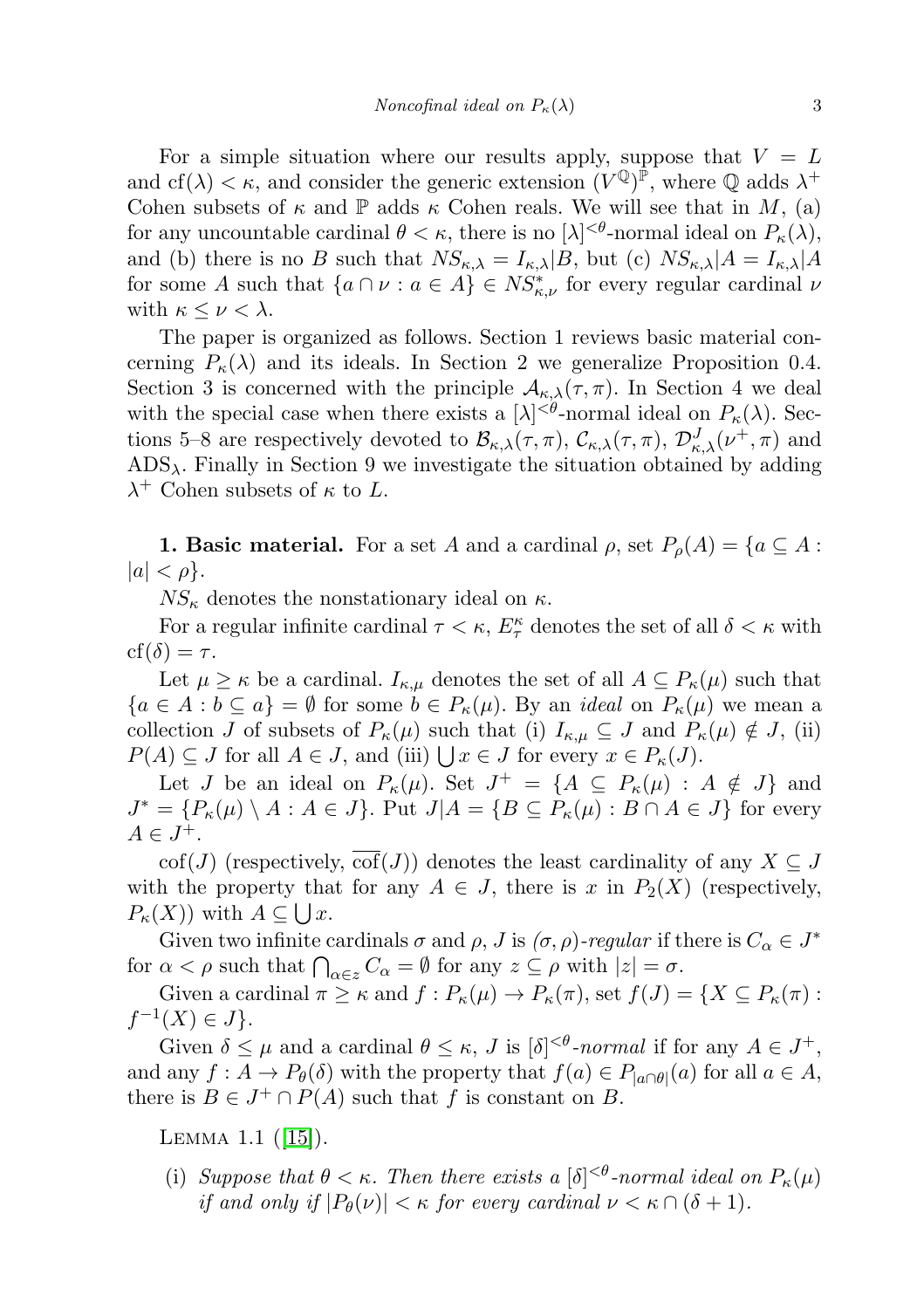(ii) Suppose that  $\kappa$  is a limit cardinal and  $\delta \ge \theta = \kappa$ . Then there exists a  $[\delta]^{<\theta}$ -normal ideal on  $P_{\kappa}(\mu)$  if and only if  $\kappa$  is Mahlo.

If there exists a  $[\delta]^{<\theta}$ -normal ideal on  $P_{\kappa}(\mu)$ , then  $NS_{\kappa,\mu}^{[\delta]<^{\theta}}$  denotes the smallest such ideal.

LEMMA 1.2 ([\[15\]](#page-21-3)). Suppose that  $\sigma$  is a cardinal with  $\kappa \leq \sigma < \mu$ , and  $\kappa \leq \delta \leq \sigma$ . Then  $NS_{\kappa,\sigma}^{[\delta]^{<\theta}} = p(NS_{\kappa,\mu}^{[\delta]^{<\theta}})$ , where  $p : P_{\kappa}(\mu) \to P_{\kappa}(\sigma)$  is defined by  $p(x) = x \cap \sigma$ .

For  $f: P_{\theta}(\delta) \to P_{\kappa}(\mu), C_f^{\kappa,\mu}$  $f_f^{\kappa,\mu}$  denotes the set of all  $a \in P_{\kappa}(\mu)$  such that  $a \cap \theta \neq \emptyset$ , and  $f(e) \subseteq a$  for every  $e \in P_{|a \cap \theta|}(a \cap \delta)$ .

LEMMA 1.3 ([\[15\]](#page-21-3)). Suppose that  $\kappa \leq \delta$  and  $2 \leq \theta$ , and let  $B \subseteq P_{\kappa}(\mu)$ . Then  $B \in NS_{\kappa,\mu}^{[\delta]^{<\theta}}$  if and only if  $B \cap C_f^{\kappa,\mu} = \emptyset$  for some  $f : P_{3\cup\theta}(\delta) \to P_{\kappa}(\mu)$ .

LEMMA 1.4 ([\[14\]](#page-21-2)). Suppose that  $\kappa \leq \delta$ ,  $2 \leq \theta$  and J is  $[\delta]^{<\theta}$ -normal. Then either  $cf(\overline{cof}(J)) < \kappa$ , or  $cf(\overline{cof}(J)) > |\delta|^{<\theta}$ , where  $\overline{\theta} = \theta$  if  $\theta < \kappa$ , or  $\theta = \kappa$  and  $\kappa$  is a limit cardinal, and  $\overline{\theta} = \nu$  if  $\theta = \kappa = \nu^{+}$ .

It is simple to see that if J is  $[\delta]^{<2}$ -normal, then it is  $[\delta]^{<\omega}$ -normal. Set  $NS_{\kappa,\mu}^{\delta} = NS_{\kappa,\mu}^{[\delta]^{<2}}$ .

*J* is normal if it is  $[\mu]^{< 2}$ -normal. We put  $NS_{\kappa,\mu} = NS_{\kappa,\mu}^{\mu}$ .

Given four cardinals  $\pi, \sigma, \tau$  and  $\chi$  with  $\pi \geq \sigma \geq \tau \geq \omega$  and  $\tau \geq \chi \geq 2$ ,  $cov(\pi, \sigma, \tau, \chi)$  denotes the least cardinality of any  $A \subseteq P_{\sigma}(\pi)$  with the property that for any  $b \in P_\tau(\pi)$ , there is  $z \in P_\chi(A)$  with  $b \subseteq \bigcup z$ .

In case  $\sigma = \tau$  and  $\chi = 2$ , we let  $\text{cov}(\pi, \sigma, \tau, \chi) = u(\sigma, \pi)$ .

Shelah's Strong Hypothesis (SSH) asserts that given two uncountable cardinals  $\nu$  and  $\chi$  with  $cf(\nu) = \nu \leq \chi$ ,  $u(\nu, \chi)$  equals  $\chi$  if  $cf(\chi) \geq \nu$ , and  $\chi^+$ otherwise.

LEMMA 1.5 ([\[10\]](#page-21-5)). Given a cardinal  $\sigma$  with  $\kappa \leq \sigma < \mu$ , the following are equivalent:

- (i)  $NS_{\kappa,\mu}^{\sigma}|A = I_{\kappa,\mu}|A$  for some  $A \in NS_{\kappa,\mu}^*$ .
- (ii)  $\overline{\text{cof}}(NS_{\kappa,\sigma}) \leq \mu = \text{cov}(\mu, \sigma^+, \sigma^+, \kappa).$

 $\overline{\partial}_{\kappa}$  denotes the smallest cardinality of any  $F \subseteq K_{\kappa}$  with the property that for any  $g \in \kappa_{\kappa}$ , there is  $z \in P_{\kappa}(F)$  such that  $g(\alpha) < \bigcup_{f \in z} f(\alpha)$  for every  $\alpha \in \kappa$ .

LEMMA 1.6 ([\[16\]](#page-21-6)).  $\overline{\partial}_{\kappa} = \overline{\text{cof}}(NS_{\kappa,\kappa}).$ 

For  $B \subseteq P_{\kappa}(\mu)$ , the two-player game  $H_{\kappa,\mu}(B)$  is defined as follows. The game lasts  $\omega$  moves, with player I making the first move. I and II alternately pick members of  $P_{\kappa}(\mu)$ , thus building a sequence  $\langle a_n : n < \omega \rangle$ . If wins the game whenever  $\bigcup_{n<\omega} a_n \in B$ .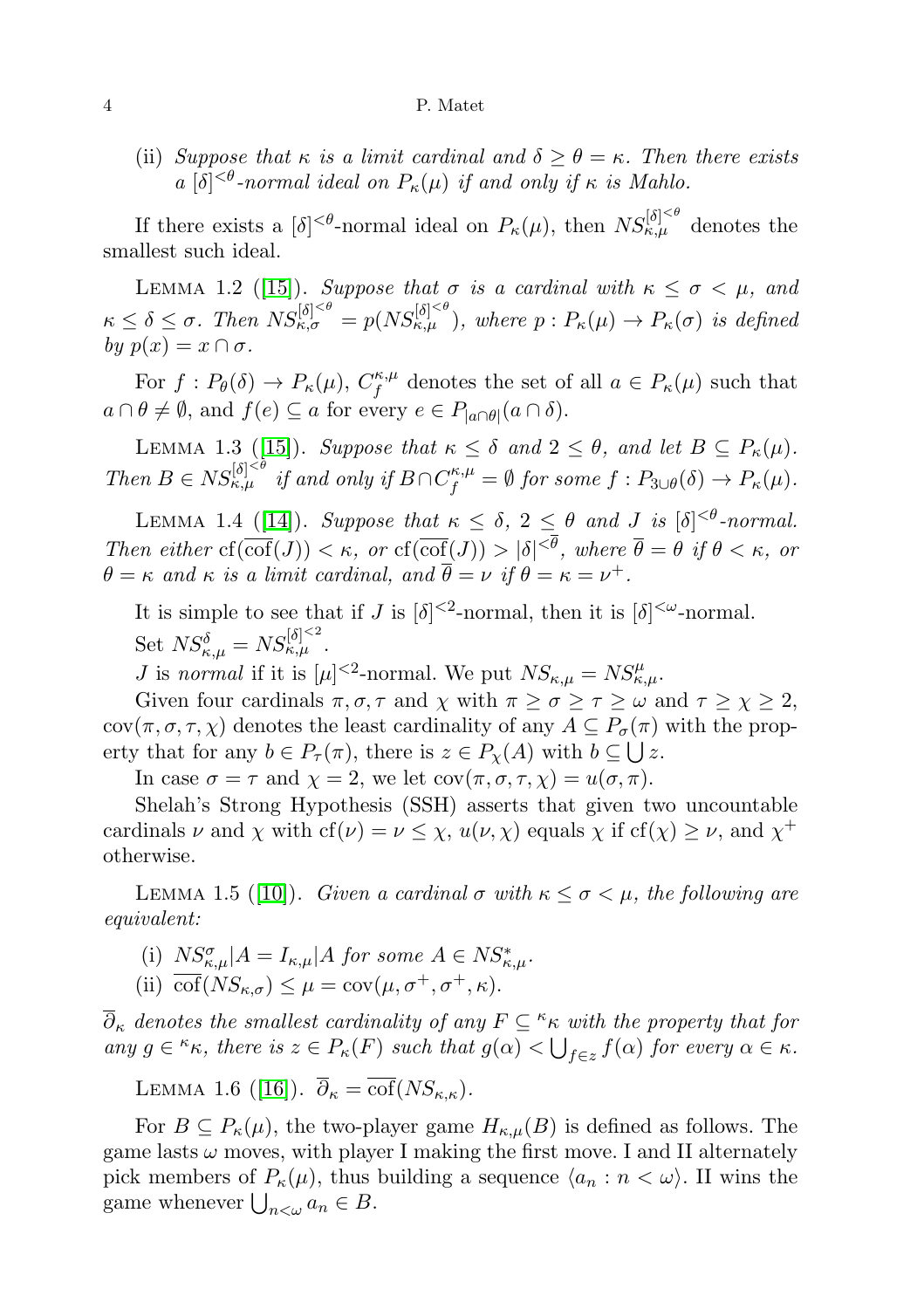$NG_{\kappa,\mu}$  denotes the collection of all  $A \subseteq P_{\kappa}(\mu)$  such that player II has a winning strategy in the game  $H_{\kappa,\mu}(P_{\kappa}(\mu) \setminus A)$ .

Lemma 1.7 ([\[11\]](#page-21-7)).

- (i)  $NG_{\kappa,\mu}$  is a normal ideal on  $P_{\kappa}(\mu)$ .
- (ii) There is  $A \in NG_{\kappa,\mu}^*$  such that  $cf(\sup(a \cap \eta)) = \omega$  whenever  $a \in A$ and  $\eta$  is a limit ordinal with  $\kappa \leq \eta \leq \mu$  and  $cf(\eta) \geq \kappa$ .
- (iii) Let  $\sigma$  be a cardinal with  $\kappa \leq \sigma < \mu$ . Then  $NG_{\kappa,\sigma} = p(NG_{\kappa,\mu}),$ where  $p: P_{\kappa}(\mu) \to P_{\kappa}(\sigma)$  is defined by  $p(x) = x \cap \sigma$ .

 $\kappa$  is mildly  $\mu$ -ineffable if given  $t_a: a \to 2$  for  $a \in P_{\kappa}(\mu)$ , there is  $g: \mu \to 2$ with the property that for any  $a \in P_{\kappa}(\mu)$ , there is  $b \in P_{\kappa}(\mu)$  such that  $a \subseteq b$ and  $g \upharpoonright a = t_b \upharpoonright a$ .

LEMMA 1.8 ([\[22\]](#page-21-8)). Suppose that  $\kappa$  is mildly  $\mu$ -ineffable and  $cf(\mu) \geq \kappa$ . Then  $\mu^{<\kappa} = \mu$ .

Suppose that

- $\sigma$  is a cardinal with  $cf(\mu) \leq \sigma < \mu$ .
- $\langle \mu_i : i < \sigma \rangle$  is a one-to-one sequence of regular cardinals less than  $\mu$ such that  $\sigma < \mu_0$  and  $\sup(\{\mu_i : i < \sigma\}) = \mu$ .
- I is a proper ideal on  $\sigma$  such that for any cardinal  $\chi < \mu$ ,  $\{i \in \sigma : \mu_i \leq \chi\}$  $\in I$ .
- $\pi$  is a cardinal greater than  $\mu$ .
- $\vec{f} = \langle f_{\alpha} : \alpha < \pi \rangle$  is an increasing, cofinal sequence in  $\left( \prod_{i < \sigma} \mu_i, \langle \cdot \rangle \right)$ where  $g \lt_I h$  whenever  $\{i \lt \sigma : g(i) \lt h(i)\} \in I^*$ .

Then f is a scale of length  $\pi$  for  $\mu$ .

Let  $\delta < \pi$  be an infinite limit ordinal. Then  $\delta$  is a good (respectively, *remarkably good) point* for  $\overrightarrow{f}$  if we may find a cofinal (respectively, closed unbounded) subset  $X \subseteq \delta$ , and  $Z_{\xi} \in I$  for  $\xi \in X$ , such that  $f_{\beta}(i) < f_{\xi}(i)$ whenever  $\beta < \xi$  are in X and  $i \in \sigma \setminus (Z_{\beta} \cup Z_{\xi})$ . Further,  $\delta$  is a better point for  $\bar{f}$  if we may find a closed unbounded subset X of  $\delta$ , and  $Z_{\xi} \in I$  for  $\xi \in X$ , such that  $f_{\beta}(i) < f_{\xi}(i)$  whenever  $\beta < \xi$  are in X and  $i \in \sigma \setminus Z_{\xi}$ . Finally,  $\delta$ is a very good point for  $\vec{f}$  if there is a closed unbounded subset X of  $\delta$ , and  $Z \in I$ , such that  $f_{\beta}(i) < f_{\xi}(i)$  whenever  $\beta < \xi$  are in X and  $i \in \sigma \setminus Z$ .

Note that

very good ⇒ better ⇒ remarkably good ⇒ good.

It is easy to see that points of small cofinality are better:

LEMMA 1.9 ([\[3\]](#page-21-9)). Let  $\delta < \pi$  be an infinite limit ordinal such that I is cf( $\delta$ )-complete. Then  $\delta$  is a better point for f.

*Proof.* Select a closed unbounded subset X of  $\delta$  with o.t. $(X) = cf(\delta)$ . For  $\beta < \xi$  in X pick  $Z_{\beta\xi} \in I$  so that  $f_{\beta}(i) < f_{\xi}(i)$  whenever  $i \in \mu \setminus Z_{\beta\xi}$ .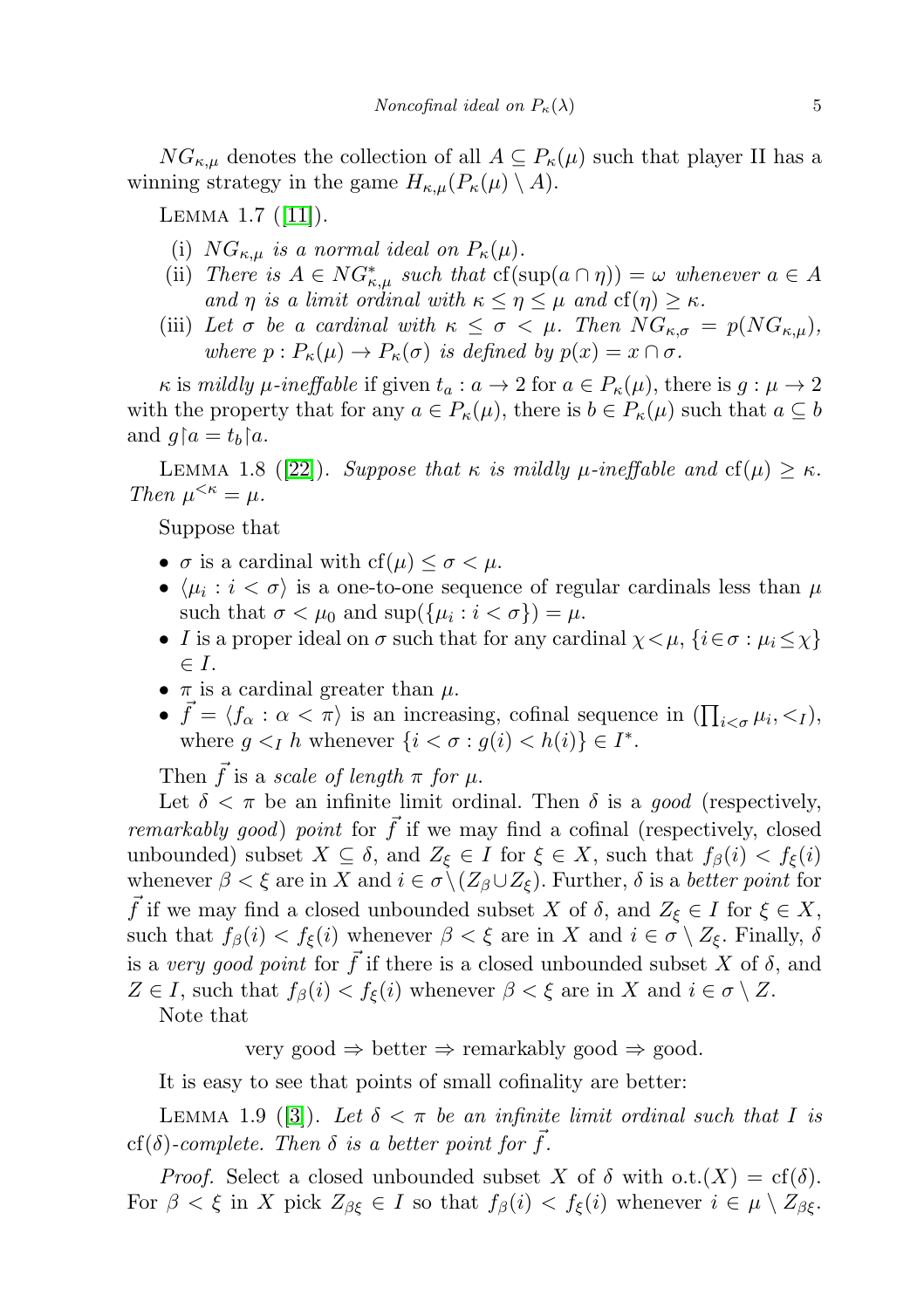Now given  $\xi \in X$ , put  $Z_{\xi} = \bigcup_{\beta \in X \cap \xi} Z_{\beta \xi}$ . Then clearly  $Z_{\xi} \in I$ . Moreover,  $f_{\beta}(i) < f_{\xi}(i)$  whenever  $\beta \in X \cap \xi$  and  $i \in \sigma \setminus Z_{\xi}$ .

It immediately follows that every infinite limit ordinal  $\delta < \pi$  such that I is  $(cf(\delta))^{+}$ -complete is a very good point for  $\vec{f}$ .

Let us also mention the following, which is readily checked.

LEMMA 1.10. Let  $\delta < \pi$  be an infinite limit ordinal such that cf( $\delta$ ) is a weakly compact cardinal greater than  $\sigma$ . Then  $\delta$  is a good point for  $\bar{f}$ .

The scale  $\vec{f}$  is good (respectively, remarkably good, better, very good) if there is a closed unbounded subset C of  $\pi$  with the property that every limit ordinal  $\delta$  in C such that cf( $\delta$ )  $\lt \mu$  and I is not cf( $\delta$ )-complete is a good (respectively, remarkably good, better, very good) point for  $f$ .

We refer to other sources for the definitions of other notions of pcf theory. The definitions of  $pp(\mu)$ ,  $pp^+(\mu)$  and  $pp_{\Gamma(\kappa,\omega_1)}(\mu)$  can be found in [\[19,](#page-21-10) pp. 39] and 41]. See [\[3,](#page-21-9) Definitions 2.3, 3.8 and 6.3] for the definition of the three principles  $\Box^*_{\mu}$ , VGS<sub> $\mu$ </sub> and AP<sub> $\mu$ </sub>.

**2.** A sufficient condition for  $K|A = I_{\kappa,\lambda}|A$ . Throughout the remainder of the paper  $\tau$  will denote an infinite cardinal less than or equal to  $\kappa$ , and  $\pi$  a cardinal greater than  $\lambda$ .

DEFINITION. A  $(\tau, \lambda, \pi)$ -sequence is a one-to-one sequence  $\vec{y} = \langle y_{\alpha} :$  $\alpha < \pi$ ) of elements of  $P_{\tau}(\lambda)$  with  $y_{\alpha} = {\alpha}$  for every  $\alpha < \lambda$ .

DEFINITION. For a  $(\kappa, \lambda, \pi)$ -sequence  $\vec{y} = \langle y_\alpha : \alpha < \pi \rangle$ ,  $A(\vec{y})$  denotes the set of all  $x \in P_{\kappa}(\pi)$  such that  $\{\alpha < \pi : y_{\alpha} \subseteq x\} \subseteq x$ .

Let J be a normal ideal on  $P_{\kappa}(\pi)$ , and let  $p: P_{\kappa}(\pi) \to P_{\kappa}(\lambda)$  be defined by  $p(x) = x \cap \lambda$ .

LEMMA 2.1. Let  $\vec{y} = \langle y_{\alpha} : \alpha < \pi \rangle$  be a  $(\kappa, \lambda, \pi)$ -sequence. Suppose that  $C_{\alpha} \in (p(J))^*$  for  $\alpha < \pi$ . Then there is  $D \in J^*$  such that  $x \cap \lambda \in C_{\alpha}$  for every  $x \in D \cap A(\vec{y})$ , and every  $\alpha < \pi$  such that  $y_{\alpha} \subseteq x$ .

*Proof.* Let  $D = \{x \in P_{\kappa}(\pi) : \forall \alpha \in x \ (x \cap \lambda \in C_{\alpha})\}\.$ 

PROPOSITION 2.2. Let  $\vec{y} = \langle y_{\alpha} : \alpha < \pi \rangle$  be a  $(\kappa, \lambda, \pi)$ -sequence. Suppose that  $A(\vec{y}) \in J^+$ , and  $K \subseteq p(J)$  is an ideal on  $P_{\kappa}(\lambda)$  with  $\overline{\text{cof}}(K) \leq \pi$ . Then there is  $D \in J^*$  such that  $K|A = I_{\kappa,\lambda}|A$ , where  $A = p^{\kappa}(D \cap A(\vec{y}))$ .

*Proof.* Select  $C_{\alpha} \in K^*$  for  $\alpha < \pi$  so that for any  $C \in K^*$ , there is  $z \in P_{\kappa}(\pi) \setminus \{\emptyset\}$  with  $\bigcap_{\alpha \in z} C_{\alpha} \subseteq C$ . By Lemma 2.1, there is  $D \in J^*$  such that  $x \cap \lambda \in C_\alpha$  whenever  $x \in D \cap A(\vec{y})$  and  $y_\alpha \subseteq x$ . Now fix  $B \in I^+_{\kappa,\lambda}$  with  $B \subseteq \{x \cap \lambda : x \in D \cap A(\vec{y})\}.$  Let us show that  $B \in K^+$ . Thus let  $C \in K^*$ . Pick  $z \in P_{\kappa}(\pi) \setminus \{ \emptyset \}$  with  $\bigcap_{\alpha \in z} C_{\alpha} \subseteq C$ , and set  $b = \bigcup_{\alpha \in z} y_{\alpha}$ . Then clearly  ${a \in B : b \subseteq a} \subseteq C.$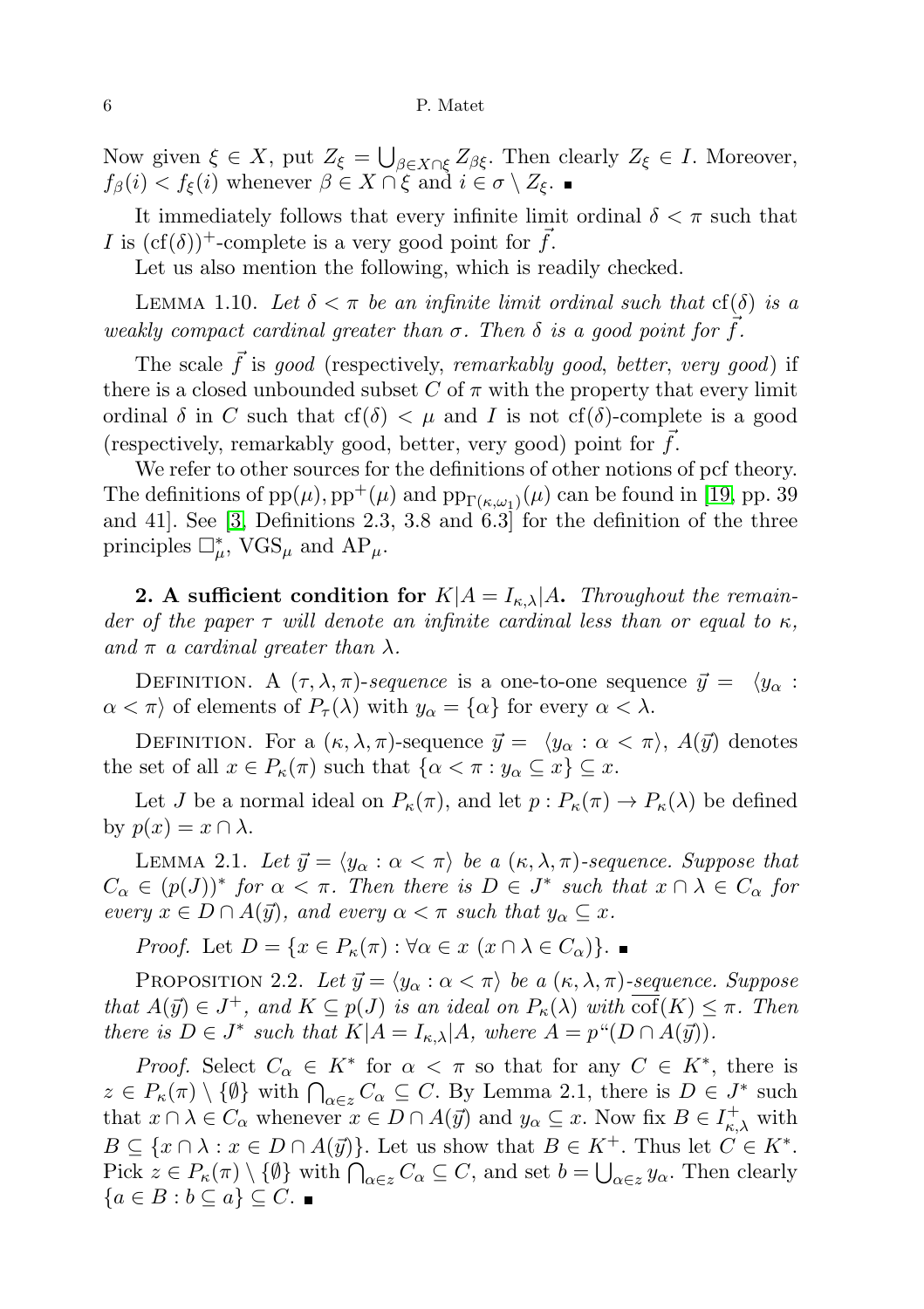COROLLARY 2.3. Suppose that there exists a  $(\kappa, \lambda, \pi)$ -sequence  $\vec{y}$  such that  $A(\vec{y}) \in NS_{\kappa,\pi}^+$ , and let  $K \subseteq NS_{\kappa,\lambda}$  be an ideal on  $P_{\kappa}(\lambda)$  with  $\overline{\text{cof}}(K) \leq \pi$ . Then  $K|A = I_{\kappa,\lambda}|A$  for some  $A \in NS_{\kappa,\lambda}^+$ .

**3.**  $\mathcal{A}_{\kappa,\lambda}(\tau,\pi)$ . In this section we start our search for  $(\kappa,\lambda,\pi)$ -sequences  $\vec{y}$  such that  $A(\vec{y}) \in NS_{\kappa,\pi}^+$ .

DEFINITION. An  $A_{\kappa,\lambda}(\tau,\pi)$ -sequence is a  $(\tau,\lambda,\pi)$ -sequence  $\vec{y} = \langle y_\alpha :$  $\alpha < \pi$  with  $|\{\alpha < \pi : y_{\alpha} \subseteq a\}| < \kappa$  for every  $a \in P_{\kappa}(\lambda)$ .

The following is readily checked.

PROPOSITION 3.1. Let  $\vec{y}$  be a  $(\kappa, \lambda, \pi)$ -sequence. Then  $\vec{y}$  is an  $\mathcal{A}_{\kappa,\lambda}(\kappa, \pi)$ sequence whenever  $A(\vec{y}) \in I^+_{\kappa,\pi}$ .

DEFINITION.  $A_{\kappa,\lambda}(\tau,\pi)$  asserts the existence of an  $A_{\kappa,\lambda}(\tau,\pi)$ -sequence. If  $\mathcal{A}_{\kappa,\lambda}(\tau,\pi)$  holds, then by a result of [\[12\]](#page-21-11),  $\pi \leq \text{cov}(\lambda,\kappa,\tau,2)$ . In particular,  $\mathcal{A}_{\kappa,\lambda}(\kappa,\pi)$  implies that  $\pi \leq u(\kappa,\lambda)$ .

The following is immediate.

PROPOSITION 3.2. The following are equivalent:

- (i)  $\mathcal{A}_{\kappa,\lambda}(\kappa,\pi)$  holds.
- (ii)  $I_{\kappa,\lambda}$  is  $(\kappa,\pi)$ -regular.
- (iii) There is  $B \in I^+_{\kappa,\lambda}$  such that  $I_{\kappa,\lambda}|B$  is  $(\kappa,\pi)$ -regular.

PROPOSITION 3.3 ([\[13\]](#page-21-12)). Let  $\vec{y} = \langle y_{\alpha} : \alpha < \pi \rangle$  be an  $\mathcal{A}_{\kappa,\lambda}(\kappa, \pi)$ -sequence. Then  $\text{cof}(I_{\kappa,\pi}|A(\vec{y})) \leq \lambda$ .

*Proof.* Fix  $c \in P_{\kappa}(\pi)$ , and set  $d = \bigcup_{\alpha \in c} y_{\alpha}$ . Then

 $A(\vec{y}) \cap \{x \in P_{\kappa}(\pi) : d \subseteq x\} \subseteq \{z \in P_{\kappa}(\pi) : c \subseteq z\}.$ 

Conversely, if  $\overline{\text{cof}}(J) \leq \lambda$  for some ideal J on  $P_{\kappa}(\pi)$ , then by [\[14,](#page-21-2) Proposition 5.7,  $\mathcal{A}_{\kappa,\lambda}(\kappa,\pi)$  holds.

By Proposition 3.3,  $\mathcal{A}_{\kappa,\lambda}(\kappa,\pi)$  implies that  $\text{cof}(I_{\kappa,\pi}) = \text{cof}(I_{\kappa,\lambda})$ . This can be generalized as follows.

PROPOSITION 3.4 ([\[16\]](#page-21-6)). Suppose that  $\vec{y}$  is an  $\mathcal{A}_{\kappa,\lambda}(\kappa,\pi)$ -sequence. Then for some  $D \in NS_{\kappa,\pi}^*$ , there is an isomorphism f from  $(P_{\kappa}(\lambda), \subset)$  onto  $(D \cap A(\vec{y}), \subset)$  with the following property: for any  $\delta \leq \lambda$ , and any cardinal  $\theta \leq \kappa$  for which there exists a  $[\delta]^{<\theta}$ -normal ideal on  $P_{\kappa}(\pi)$ ,  $f(NS_{\kappa,\lambda}^{[\delta]^{<\theta}})$  =  $NS_{\kappa,\pi}^{[\delta]^{<\theta}}|(D \cap A(\vec{y}))$  (and hence  $\overline{\mathrm{cof}}(NS_{\kappa,\pi}^{[\delta]^{<\theta}}|(D \cap A(\vec{y}))) \leq \overline{\mathrm{cof}}(NS_{\kappa,\lambda}^{[\delta]^{<\theta}})$  and  $\mathrm{cof}(NS_{\kappa,\pi}^{[\delta]^{<\theta}})=\mathrm{cof}(NS_{\kappa,\lambda}^{[\delta]^{<\theta}})).$ 

PROPOSITION 3.5. Suppose that  $\vec{y}$  is an  $\mathcal{A}_{\kappa,\lambda}(\tau,\pi)$ -sequence, where  $\tau =$ cf( $\tau$ )  $< \kappa$ . Then the following hold: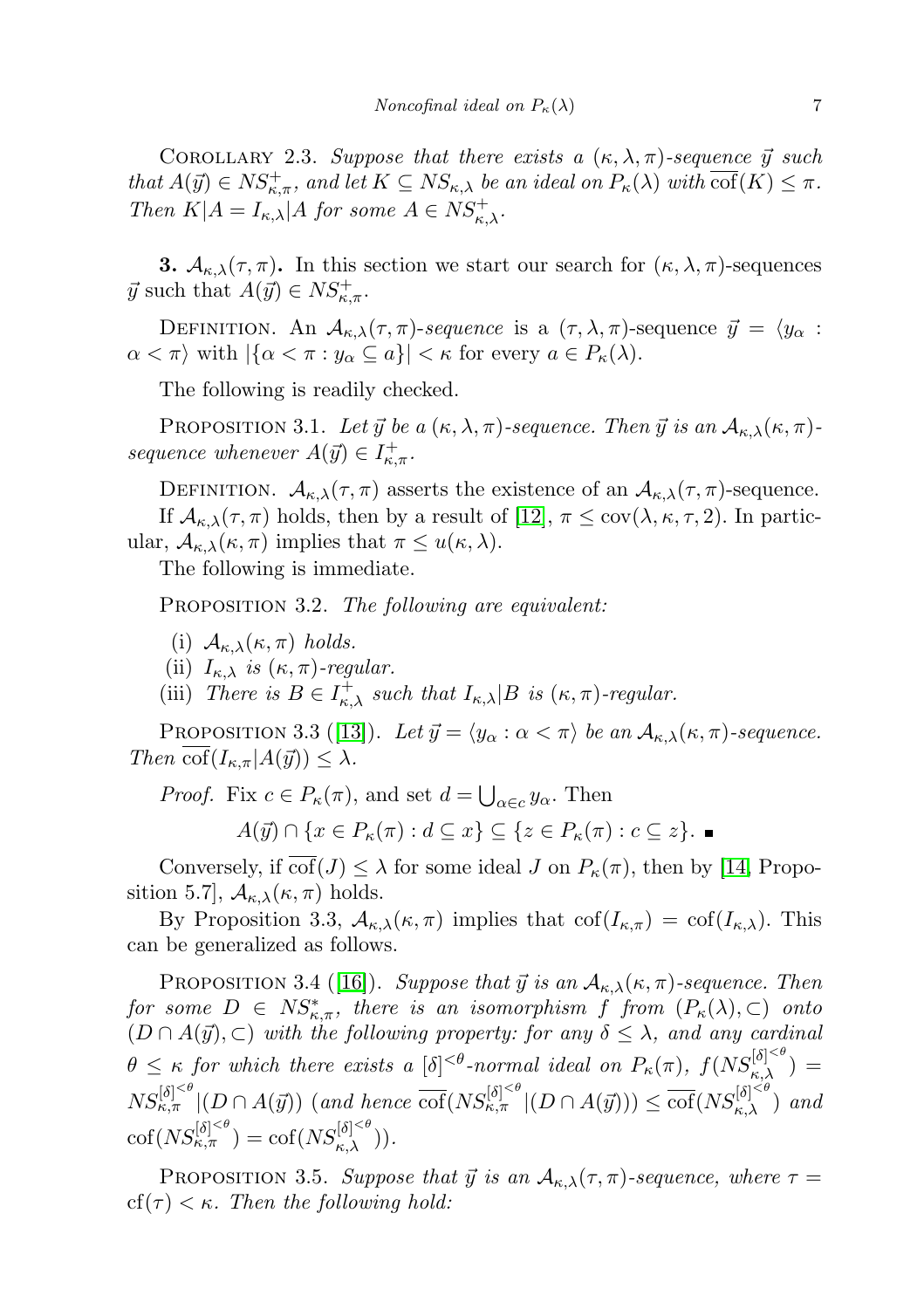- (i) For any regular cardinal  $\chi$  with  $\tau \leq \chi < \kappa$ , we have  $\{x \in A(\vec{y})\}$ :  $cf(\sup(x \cap \kappa)) = \chi$   $\in NS_{\kappa,\pi}^+$ .
- (ii) Let  $\theta \leq \kappa$  be an infinite cardinal such that there exists a  $[\pi]^{<\theta}$ -normal ideal on  $P_{\kappa}(\pi)$ . Then  $A(\vec{y}) \in (NS_{\kappa,\pi}^{[\pi]^{<\theta}})^+$ .

*Proof.* By the proof of [\[14,](#page-21-2) Proposition 5.6(ii)].  $\blacksquare$ 

COROLLARY 3.6. Suppose that  $A_{\kappa,\lambda}(\tau,\pi)$  holds, where  $\tau = \text{cf}(\tau) < \kappa$ , and let  $K \subseteq NS_{\kappa,\lambda}$  be an ideal on  $P_{\kappa}(\lambda)$  with  $\overline{\text{cof}}(K) \leq \pi$ . Then there is A such that (a)  $\{a \in A : \text{cf}(\sup(a \cap \kappa)) = \chi\} \in NS^+_{\kappa,\lambda}$  for every regular cardinal  $\chi$  with  $\tau \leq \chi < \kappa$ , and (b)  $K|A = I_{\kappa,\lambda}|A$ .

*Proof.* By Propositions 2.2 and 3.5.  $\blacksquare$ 

For example, suppose that in V, GCH holds,  $\sigma$  is a strong cardinal, and  $\pi = \text{cf}(\pi) > \sigma$ . Then by work of Gitik and Magidor [\[6\]](#page-21-13), there is a notion of forcing  $\mathbb{P}$  such that in  $V^{\mathbb{P}},$  (a) all cardinals are preserved, (b)  $cf(\sigma) = \omega$ , (c)  $2^{\chi} = \chi^{+}$  for any infinite cardinal  $\chi < \sigma$ , and (c)  $2^{\sigma} = \pi$  and in fact (as was kindly pointed out to the author by Moti Gitik)  $2^{\nu} = \pi$  for any cardinal  $\nu$ with  $\sigma \leq \nu < \pi$ . Working in  $V^{\mathbb{P}}$ , suppose that  $\kappa < \sigma \leq \lambda < \pi$  and  $\kappa$  is not the successor of a cardinal of cofinality  $\omega$ . Then by Proposition 0.4, there is  $A \in (NS_{\kappa,\lambda}^{[\lambda]^{<\omega_1}})^*$  such that  $NS_{\kappa,\lambda}|A = I_{\kappa,\lambda}|A$ .

Set  $W = V^{\mathbb{P}}$ . In W, let Q be the notion of forcing to add  $\aleph_4$  Cohen reals. Then clearly in  $W^{\mathbb{Q}}$ ,  $2^{\aleph_j} = \aleph_4$  for every  $j < 4$ , and  $(2^{\nu})^{W^{\mathbb{Q}}} = (2^{\nu})^W$ for every cardinal  $\nu \geq \omega_4$ . Working in  $W^{\mathbb{Q}}$ , suppose that  $\kappa = \omega_4$  and  $\sigma \leq \lambda < \pi$ . Proposition 0.4 no longer applies, since now there does not exist any  $[\lambda]^{<\omega_1}$ -normal ideal on  $P_{\kappa}(\lambda)$ . So we take another route. By a result of Shelah [\[7,](#page-21-14) p. 369],  $pp^+(\sigma) > cov(\sigma, \sigma, \omega_1, 2) = \pi$ , so by [\[12,](#page-21-11) Proposition 4.6(i)],  $A_{\kappa,\lambda}(\omega_1,\pi)$  holds. Hence by Corollary 3.6,  $NS_{\kappa,\lambda}|A = I_{\kappa,\lambda}|A|$  for some A.

Note that if  $cf(\lambda) \geq \kappa$  and  $NS_{\kappa,\lambda}|A = I_{\kappa,\lambda}|A$ , then clearly  $\overline{cof}(NS_{\kappa,\lambda}|A)$  $\leq \lambda$ , and in fact  $\overline{\text{cof}}(NS_{\kappa,\lambda}|A) < \lambda$  since by Lemma 1.4,  $\text{cf}(\overline{\text{cof}}(NS_{\kappa,\lambda}|A))$  $< \kappa$ .

Next we consider some situations when it can be deduced from  $\mathcal{A}_{\kappa,\lambda}(\kappa,\pi)$ that  $\mathcal{A}_{\kappa,\lambda}(\tau,\pi)$  holds for some regular  $\tau < \kappa$ .

PROPOSITION 3.7. Suppose that  $\mathcal{A}_{\kappa,\lambda}(\kappa,\pi)$  holds,  $cf(\lambda) < \tau = cf(\tau) < \kappa$ , and  $cov(\lambda', \kappa, \kappa, \tau) \leq \lambda$  for every cardinal  $\lambda'$  with  $\kappa \leq \lambda' < \lambda$ . Then  $\mathcal{A}_{\kappa,\lambda}(\tau,\pi)$  holds.

*Proof.* The proof is an easy modification of that of [\[12,](#page-21-11) Corollary 2.13].  $\blacksquare$ 

PROPOSITION 3.8 ([\[12\]](#page-21-11)). Suppose that  $\mathcal{A}_{\kappa,\lambda}(\kappa,\pi)$  holds,  $\kappa$  is a limit cardinal, and  $cf(\pi) \neq \kappa$ . Then  $\mathcal{A}_{\kappa,\lambda}(\tau,\pi)$  holds for some regular  $\tau < \kappa$ .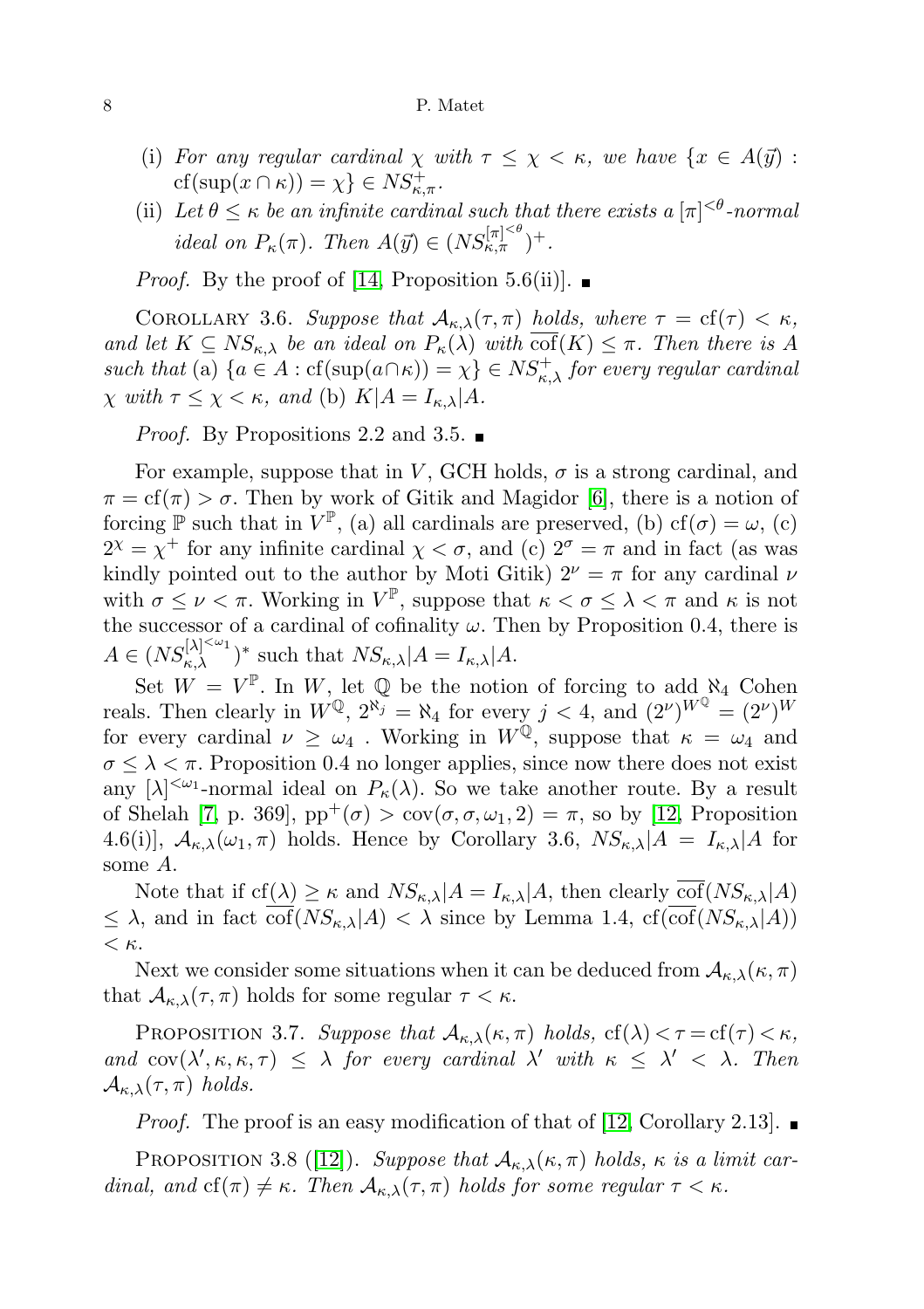LEMMA 3.9 (see [\[4,](#page-21-15) Theorem 7.12, p. 48]). Let  $\mu$  be an infinite cardinal. Then  $\mu^{\nu}$  assumes only finitely many values for  $\nu$  with  $2^{\nu} < \mu$ .

PROPOSITION 3.10. Suppose that  $\kappa$  is inaccessible and  $\lambda^{<\kappa} > \lambda$ . Then  $\mathcal{A}_{\kappa,\lambda}(\tau,\lambda^{\leq\kappa})$  holds for some regular  $\tau<\kappa$ .

*Proof.* By Lemma 3.9, there is a regular infinite cardinal  $\tau < \kappa$  such that  $\lambda^{<\kappa} = \lambda^{<\tau}$ . Then clearly  $|P_\tau(\lambda) \cap P(a)| < \kappa$  for every  $a \in P_\kappa(\lambda)$ .

PROPOSITION 3.11. Suppose that  $A_{\kappa,\lambda}(\tau,\pi)$  holds,  $\kappa'$  is a regular cardinal with  $\kappa < \kappa' < \lambda$ , and cov $(\nu, \kappa, \tau, 2) < \kappa'$  for every cardinal  $\nu$  with  $\kappa \leq \nu < \kappa'.$  Then  $\mathcal{A}_{\kappa',\lambda}(\tau,\pi)$  holds.

Proof. The proof is a straightforward modification of that of [\[14,](#page-21-2) Proposition 5.5.

PROPOSITION 3.12 ([\[12\]](#page-21-11)). Let  $\rho$  be the largest limit cardinal less than or equal to κ. Assume that  $cf(\lambda) < \kappa$  and one of the following conditions is satisfied:

- (a)  $\rho = \kappa$ .
- (b) cf( $\lambda$ ) <  $\rho$  and cf( $\lambda$ )  $\neq$  cf( $\rho$ ).
- (c)  $cf(\lambda) = cf(\rho) < \rho$  and  $min(pp(\rho), \rho^{+3}) < \kappa$ .
- (d)  $cf(\lambda) \ge \rho$  and  $\min(2^{cf(\lambda)}, (cf(\lambda))^{+3}) < \kappa$ .
- (e) For some regular cardinal  $\sigma$  with  $\max(\rho, \text{cf}(\lambda)) < \sigma \leq \kappa$ ,  $\lambda$  carries a scale of length  $\lambda^+$  for which almost all (in the sense of the nonstationary ideal) points with cofinality  $\sigma$  are good.

Then  $\mathcal{A}_{\kappa,\lambda}((cf(\lambda))^+, \lambda^+)$  holds.

By a result of Todorcevic, it is consistent relative to a 2-huge cardinal that  $\mathcal{A}_{\omega_1,\omega_\omega}(\omega_1,\omega_{\omega+1})$  fails (see [\[12,](#page-21-11) Propositions 3.18 and 3.19]).

Magidor (see [\[2,](#page-21-16) Theorem 17.1]) proved that under MM, there is no scale for  $\omega_{\omega}$  which is good at every point of cofinality  $\omega_1$ .

Question. Is it consistent relative to some large cardinal that "MM and  $\mathcal{A}_{\omega_1,\omega_\omega}(\omega_1,\omega_{\omega+1})$  both hold"?

Question. Is it consistent relative to some large cardinal that "cof( $NS_{\omega_1,\omega_\omega}$ ) =  $\aleph_{\omega+1}$  but there is no A such that  $NS_{\omega_1,\omega_\omega}|A = I_{\omega_1,\omega_\omega}|A$ "?

Another problem which is worth mentioning is whether there is a converse to Corollary 3.6.

QUESTION. Suppose  $\overline{\text{cof}}(NS_{\kappa,\lambda}) > \lambda$  and  $NS_{\kappa,\lambda}|A = I_{\kappa,\lambda}|A$ . Does then  $\mathcal{A}_{\kappa,\lambda}(\kappa,\overline{\mathrm{cof}}(NS_{\kappa,\lambda}))$  hold?

4.  $NS_{\kappa,\lambda^{<\theta}}^{[\lambda^{<\theta}]<\theta}$ . Abe [\[1\]](#page-21-17) proved that if  $\kappa$  is Mahlo and  $\lambda^{<\kappa} > \lambda$ , then we may find  $B \in (NS_{\kappa,\lambda^{<\kappa}}^{[\lambda^{<\kappa}]^{<\kappa}})^*$ , and an isomorphism f from  $(P_{\kappa}(\lambda), \subset)$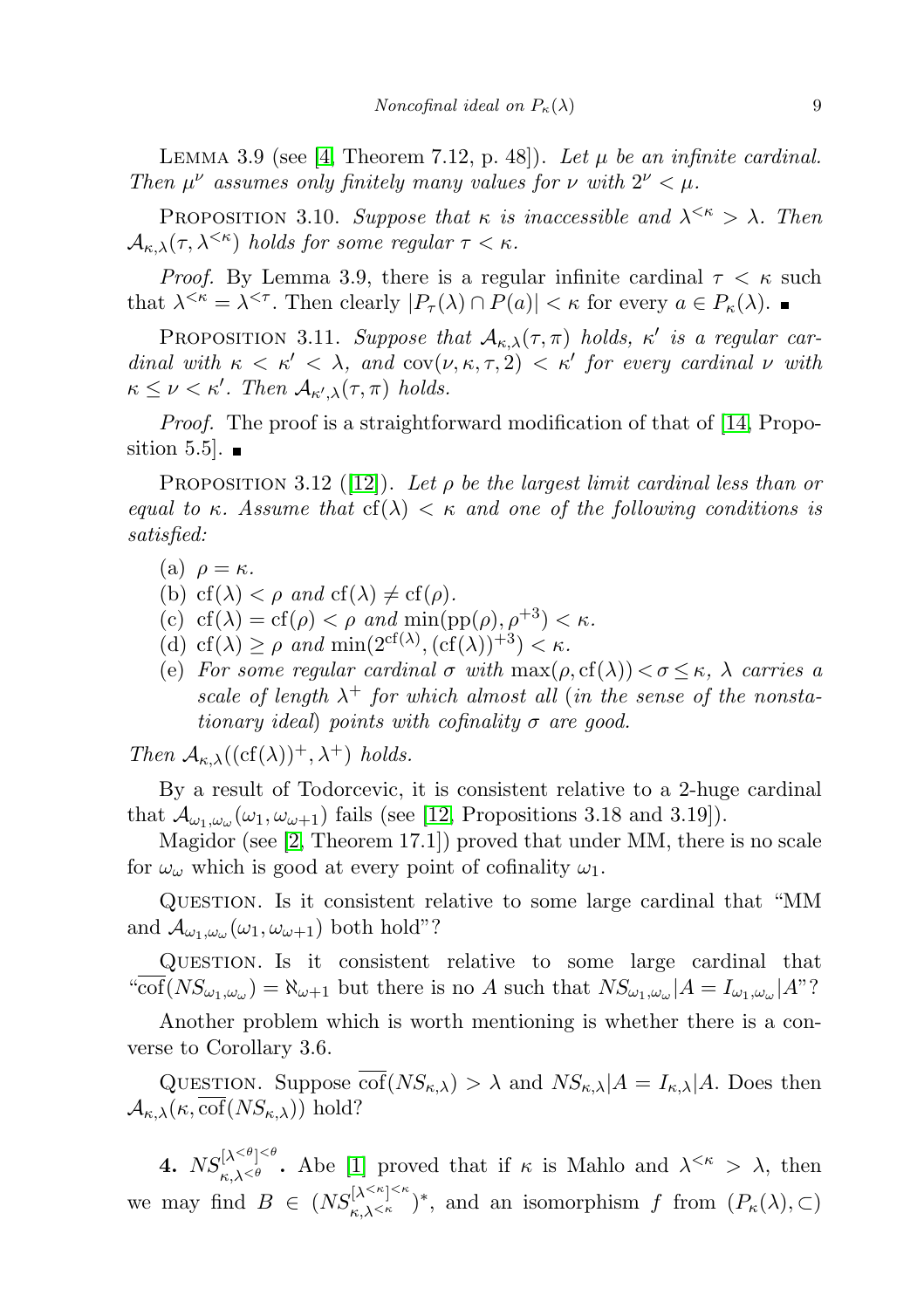onto  $(B, \subset)$  such that  $f(NS_{\kappa,\lambda}^{[\lambda]^{<\kappa}}) = NS_{\kappa,\lambda^{<\kappa}}^{[\lambda]<\kappa}$ . In this section we prove the corresponding result for  $NS_{\kappa,\lambda<\theta}^{[\lambda<\theta]<\epsilon}$  with  $\theta<\kappa$ .

Suppose  $\theta < \kappa$  is a regular cardinal such that  $\lambda^{<\theta} > \lambda$ . Suppose further that there exists a  $[\lambda]^{<\theta}$ -normal ideal on  $P_{\kappa}(\lambda)$ .

Let  $\vec{y} = \langle y_\alpha : \alpha < \lambda^{<\theta} \rangle$  be a one-to-one enumeration of the elements of  $P_{\theta}(\lambda)$  such that  $y_{\alpha} = {\alpha}$  for every  $\alpha < \lambda$ .

The following is immediate:

Proposition 4.1.  $A(\vec{y}) \in (NS_{\kappa,\lambda^{<\theta}}^{[\lambda]^{<\theta}})^*$ .

PROPOSITION 4.2. There is  $D \in NS^*_{\kappa,\lambda^{<\theta}}$ , and an isomorphism f from  $(P_{\kappa}(\lambda), \subset)$  onto  $(D \cap A(\vec{y}), \subset)$  such that

$$
f(NS_{\kappa,\lambda}^{[\lambda]^{<\theta}}) = NS_{\kappa,\lambda^{<\theta}}^{[\lambda^{<\theta}]^{<\theta}} = NS_{\kappa,\lambda^{<\theta}}^{[\lambda]^{<\theta}} | (D \cap A(\vec{y})).
$$

*Proof.* Set  $\pi = \lambda^{<\theta}$  and  $D = \{x \in P_{\kappa}(\pi) : \forall \alpha \in x \ (y_{\alpha} \subseteq x)\}\.$  It is immediate that  $D \in NS_{\kappa,\pi}^*$ . Define  $f: P_{\kappa}(\lambda) \to P_{\kappa}(\pi)$  by setting  $f(a) =$  $\{\alpha < \pi : y_{\alpha} \subseteq a\}$ . Note that  $f(a) \cap \lambda = a$ . Put  $B = \text{ran}(f)$ . Then clearly  $B = D \cap A(\vec{y})$ , and moreover  $B \in (NS_{\kappa,\pi}^{[\pi]^{<\theta}})^*$ . It is simple to see that f is an isomorphism from  $(P_{\kappa}(\lambda), \subset)$  onto  $(B, \subset)$ . Furthermore,  $f^{-1}(X) \in I_{\kappa,\lambda}$  for every  $X \in I_{\kappa,\pi}$ . Set  $J = NS_{\kappa,\lambda}^{[\lambda]^{<\theta}}$ . Then clearly  $f(J)$  is an ideal on  $P_{\kappa}(\pi)$ . Note that  $B \in (f(J))^*$ .

CLAIM 1.  $f(J)$  is  $[\pi]^{<\theta}$ -normal.

*Proof of Claim 1.* Fix  $X \in (f(J))^+$  with  $X \subseteq B \cap \{x \in P_{\kappa}(\pi) : \theta \subseteq x\},$ and  $h: X \to P_{\theta}(\pi)$  with  $h(x) \subseteq x$  for every  $x \in X$ . Define  $k: f^{-1}(X) \to$  $P_{\theta}(\lambda)$  by  $k(a) = \bigcup_{\alpha \in h(f(a))} y_{\alpha}$ . There are  $A \in J^+ \cap P(f^{-1}(X))$  and  $e \in P_{\theta}(\lambda)$ such that k takes the constant value e on A. Put  $z = \{ \alpha < \pi : y_{\alpha} \subseteq e \}$ and  $T = f^*A$ . Then clearly  $T \in (f(J))^+ \cap P(X)$ , and moreover  $h(x) \subseteq z$ for every  $x \in T$ . Since  $|P_{\theta}(z)| < \kappa$ , there must be  $W \in (f(J))^+ \cap P(T)$  and  $d \in P_{\theta}(z)$  such that  $h(x) = d$  for all  $x \in W$ , which completes the proof of Claim 1.

CLAIM 2.  $f(J) \subseteq NS_{\kappa,\pi}^{[\lambda]^{<\theta}}|B.$ 

Proof of Claim 2. Fix  $Z \in f(J)$ . Set  $Q = Z \cap B \cap \{x \in P_{\kappa}(\pi) : \theta \subseteq x\}.$ Since  $f^{-1}(Q) \in J$ , we may find  $g: P_{\theta}(\lambda) \to P_{\kappa}(\lambda)$  such that  $f^{-1}(Q) \cap C_g^{\kappa,\lambda}$ = ∅. Then clearly  $Q \cap C_g^{\kappa,\pi} = \emptyset$ , and hence  $Z \cap B \in NS_{\kappa,\pi}^{[\lambda]^{<\theta}}$ . This completes the proof of Claim 2.

By Claims 1 and 2,

$$
NS_{\kappa,\pi}^{[\pi]^{<\theta}} \subseteq f(J) \subseteq NS_{\kappa,\pi}^{[\lambda]^{<\theta}} | B \subseteq NS_{\kappa,\pi}^{[\pi]^{<\theta}},
$$

so  $f(J) = NS_{\kappa,\pi}^{[\pi]^{<\theta}} = NS_{\kappa,\pi}^{[\lambda]^{<\theta}} |B.$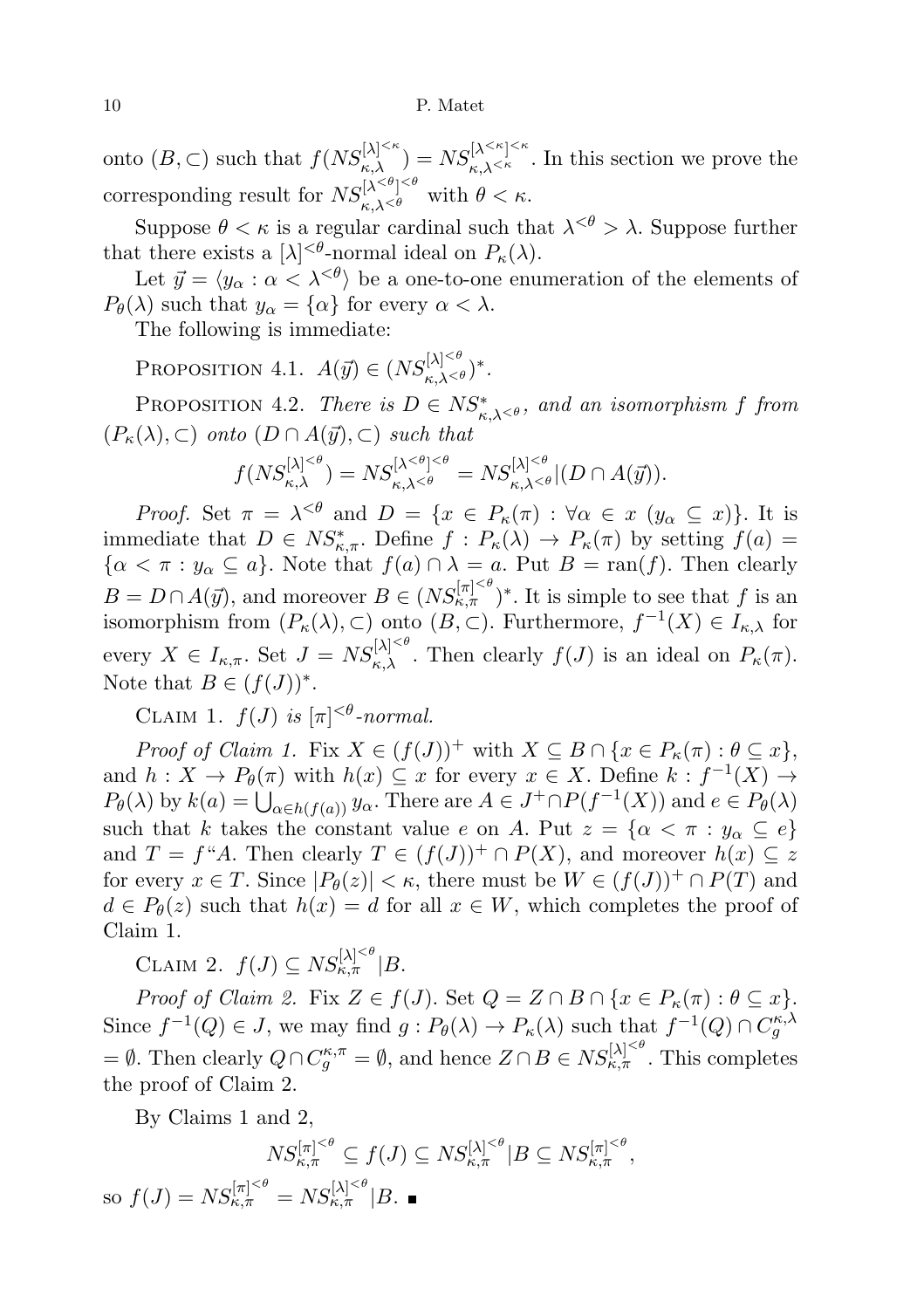5.  $\mathcal{B}_{\kappa,\lambda}(\tau,\pi)$ 

DEFINITION. A  $\mathcal{B}_{\kappa,\lambda}(\tau,\pi)$ -sequence is a  $(\tau,\lambda,\pi)$ -sequence  $\vec{y}=\langle y_\alpha : \alpha < \pi \rangle$ with the property that for each nonempty  $e$  in  $P_{\kappa^+}(\pi)$ , there is a  $\langle \kappa$ -to-one  $g \in \prod_{\alpha \in e} y_{\alpha}$ .

DEFINITION.  $\mathcal{B}_{\kappa,\lambda}(\tau,\pi)$  asserts the existence of a  $\mathcal{B}_{\kappa,\lambda}(\tau,\pi)$ -sequence.

PROPOSITION 5.1. Let  $\vec{y} = \langle y_\alpha : \alpha < \pi \rangle$  be a  $(\tau, \lambda, \pi)$ -sequence. Then the following are equivalent:

- (i)  $\vec{y}$  is a  $\mathcal{B}_{\kappa,\lambda}(\tau,\pi)$ -sequence.
- (ii) For any  $D \in NS^*_{\kappa,\pi}$ , there is  $x_\beta \in D \cap A(\vec{y})$  for  $\beta < \kappa$  such that
	- (1)  $x_{\gamma} \subset x_{\beta}$  and  $\sup(x_{\gamma} \cap \kappa) < \sup(x_{\beta} \cap \kappa)$  for all  $\gamma < \beta$ , and
	- (2)  $x_{\beta} = \bigcup_{\gamma < \beta} x_{\gamma}$  in case  $\beta$  is a nonzero limit ordinal.

*Proof.* (i) $\rightarrow$ (ii): By the proof of [\[14,](#page-21-2) Proposition 5.11].

(ii) $\rightarrow$ (i): Suppose that (ii) holds, and fix  $e \subseteq \pi$  with  $|e| = \kappa$ . Let  $\langle \alpha_i :$  $i < \kappa$  be a one-to-one enumeration of the elements of e. Now let D be the set of all  $x \in P_{\kappa}(\pi)$  such that (a) for any  $i \in x \cap \kappa$ ,  $y_{\alpha_i} \subseteq x$ , (b) for any  $i \in \kappa$  such that  $\alpha_i \in x$ ,  $i \in x \cap \kappa$ , and (c)  $x \cap \kappa$  is an infinite limit ordinal. Note that for any  $x \in D \cap A(\vec{y}), x \cap \kappa = \{i \in \kappa : y_{\alpha_i} \subseteq x\}.$  Since  $D \in NS^*_{\kappa,\pi}$ , we may find  $x_\beta \in D \cap A(\vec{y})$  for  $\beta < \kappa$  such that (1)  $x_\gamma \subset x_\beta$ and  $x_{\gamma} \cap \kappa < x_{\beta} \cap \kappa$  for all  $\gamma < \beta$ , and (2)  $x_{\beta} = \bigcup_{\gamma < \beta} x_{\gamma}$  in case  $\beta$  is a nonzero limit ordinal. Define  $k \in \prod_{i \in x_0 \cap \kappa} y_{\alpha_i}$  by  $k(i) =$  the least element of  $y_{\alpha_i}$ , and  $h_\beta \in \prod_{i \in (x_{\beta+1} \cap \kappa) \setminus x_\beta} y_{\alpha_i}$  for  $\beta < \kappa$  by  $h_\beta(i) =$  the least element of  $y_{\alpha_i} \setminus x_{\beta}$ . Set  $h = k \cup \bigcup_{\beta < \kappa} h_{\beta}$ . Then clearly,  $h \in \prod_{i \in \kappa} y_{\alpha_i}$ . Moreover, h is  $<$  *K*-to-one. ■

PROPOSITION 5.2. Let  $\vec{y}$  be a  $\mathcal{B}_{\kappa,\lambda}(\tau,\pi)$ -sequence. Then the following hold:

(i) For any  $D \in NS^*_{\kappa,\pi}$ ,

 $\{\sup(x \cap \kappa) : x \in D \cap A(\vec{y})\} \in NS_{\kappa}^*$ .

(ii) Let  $\theta \leq \kappa$  be an infinite cardinal such that there exists a  $[\pi]^{< \theta}$ -normal ideal on  $P_{\kappa}(\pi)$ . Then  $A(\vec{y}) \in (NS_{\kappa,\pi}^{[\pi]^{<\theta}})^+$ .

Proof. (i) By Proposition 5.1.

(ii) By the proof of Proposition 5.11 in [\[14\]](#page-21-2).  $\blacksquare$ 

COROLLARY 5.3. Suppose that  $\mathcal{B}_{\kappa,\lambda}(\kappa,\pi)$  holds, and let  $K \subseteq NS_{\kappa,\lambda}$  be an ideal with  $\overline{\text{cof}}(K) \leq \pi$ . Then there is  $A \in NS_{\kappa,\lambda}^+$  such that (a)  $\{\text{sup}(a \cap \kappa) :$  $a \in A$   $\in NS_{\kappa}^*$ , and (b)  $K|A = I_{\kappa,\lambda}|A$ .

*Proof.* By Propositions 2.2 and 5.2.

Let us now show that we may find  $A$  as above with the additional property that  $A \in NG^+_{\kappa,\lambda}$ :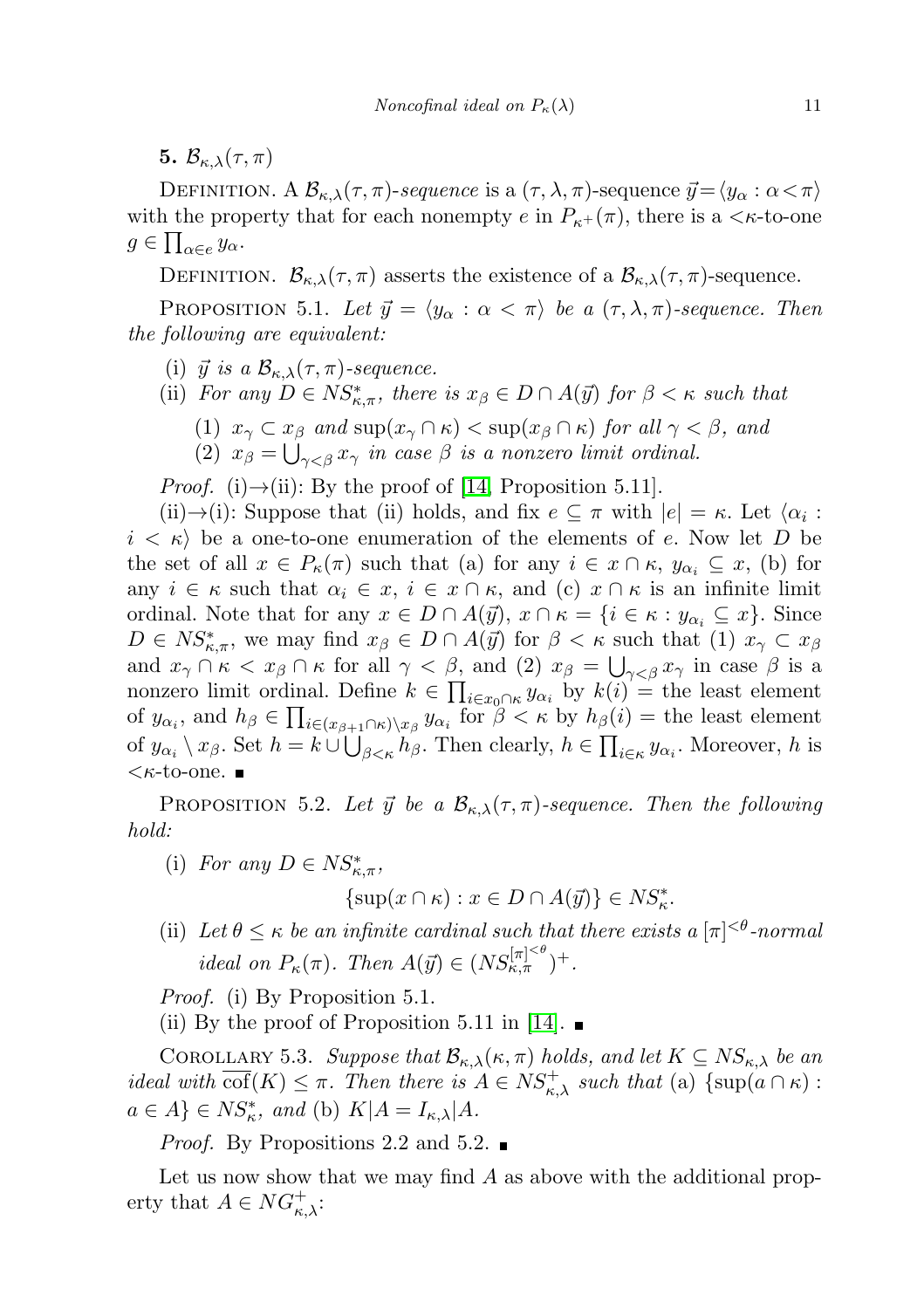PROPOSITION 5.4. Let  $\vec{y} = \langle y_\alpha : \alpha < \pi \rangle$  be a  $\mathcal{B}_{\kappa,\lambda}(\kappa, \pi)$ -sequence. Then  $A(\vec{y}) \in NG_{\kappa,\pi}^+$ .

*Proof.* Fix  $X \in NG_{\kappa,\pi}^*$ , and let  $\sigma$  be a winning strategy for II in  $H_{\kappa,\pi}(X)$ . Given  $\beta < \kappa$  and  $n \in \omega \cap (\beta + 1)$ , let  $K_{n\beta}$  denote the set of all increasing functions  $k : n + 1 \to \beta + 1$ . Now define  $e_{\beta} \in P_{\kappa}(\pi)$  for  $\beta < \kappa$  by

- $e_0 = \emptyset$ .
- $e_{\beta} = \bigcup_{\gamma < \beta} e_{\gamma}$  if  $\beta$  is an infinite limit ordinal.
- $\bullet \ \ e_{\beta+1} = \beta \cup e_\beta \cup \sigma(\emptyset) \cup \{\alpha < \pi : y_\alpha \subseteq e_\beta\} \cup (\bigcup_{\alpha \in e_\beta} y_\alpha) \cup (\bigcup \{z_k : k \in \mathbb{Z}\})$  $\bigcup_{n\in\omega\cap(\beta+1)} K_{n\beta}\}\)$ , where  $z_k = \sigma(e_{k(0)}, \ldots, e_{k(n)})$  if  $n \in \omega\cap(\beta+1)$  and  $k \in K_{n\beta}$ .

Set  $e = \bigcup_{\beta < \kappa} e_{\beta}$ , and select a  $\lt \kappa$ -to-one  $g \in \prod_{\alpha \in e} y_{\alpha}$ . Let D be the set of all  $\beta < \kappa$  such that  $\bigcup \{g^{-1}(\{\xi\}) : \xi \in e_\eta \cap \text{ran}(g)\} \subseteq e_\beta$  for every  $\eta < \beta$ . Then  $D \in NS_{\kappa}^*$ , since for any  $\eta < \kappa$ ,  $\bigcup \{g^{-1}(\{\xi\}) : \xi \in e_{\eta} \cap \text{ran}(g)\} \in P_{\kappa}(e)$  $\bigcup_{\beta<\kappa}P(e_{\beta})$ . Pick  $\beta\in D\cap E_{\omega}^{\kappa}$ , and let  $\langle\beta_{i}:i<\omega\rangle$  be an increasing sequence of ordinals cofinal in  $\beta$ . Put  $x = \bigcup_{i < \omega} e_{\beta_i}$ . Then  $x \in X$ , since for any  $i < \omega$ ,  $\sigma(e_{\beta_0},\ldots,e_{\beta_i})\subseteq e_{\beta_i+1}\subseteq e_{\beta_{i+1}}$ . Let us show that  $x\in A(\vec{y})$ . Thus let  $\alpha<\pi$ be such that  $y_\alpha \subseteq x$ . Then obviously  $y_\alpha \subseteq e_\gamma$  for some  $\gamma < \kappa$ , so  $\alpha \in e$ . There must be  $\ell < \omega$  such that  $g(\alpha) \in e_{\beta_{\ell}}$ . Then  $\alpha \in g^{-1}(\{g(\alpha)\}) \subseteq e_{\beta} = \bigcup_{i < \omega} e_{\beta_i}$ , and consequently  $\alpha \in \mathcal{X}$ .

We will now see that  $\mathcal{B}_{\kappa,\lambda}(\kappa,\pi)$  follows from the existence of certain scales.

Suppose that  $\mu$  is a cardinal with  $cf(\lambda) \leq \mu < \kappa$ , and  $\langle \lambda_i : i < \mu \rangle$  is a oneto-one sequence of regular infinite cardinals less than  $\lambda$  with supremum  $\lambda$ . Suppose further that I is a proper ideal on  $\mu$  such that for any cardinal  $\sigma < \lambda, \{i < \mu : \lambda_i \leq \sigma\} \in I$ . Suppose finally that  $\vec{f} = \langle f_\alpha : \alpha < \pi \rangle$  is a  $\langle I \rangle$ -increasing, cofinal sequence of elements of  $(\prod_{i \leq \mu} \lambda_i, \langle I \rangle)$ .

Note that if  $\kappa$  is mildly  $\lambda^+$ -ineffable, then by Lemma 1.8 the length of  $\bar{f}$ (i.e.  $\pi$ ) must be equal to  $\lambda^+$ .

PROPOSITION 5.5. Suppose that there is a closed unbounded subset  $C$ of  $\pi$  such that every  $\delta$  in  $C \cap E_{\kappa}^{\pi}$  is a remarkably good point for  $\vec{f}$ . Then  $\mathcal{B}_{\kappa,\lambda}(\mu^+,\pi)$  holds.

*Proof.* Pick a bijection  $h : \mu \times \lambda \to \lambda$ . For  $\alpha \in C$ , set  $y_{\alpha}^{B} = \{h(i, f_{\alpha}(i))\}$ :  $i \in \mu \setminus B$  for every  $B \in I$ , and put  $y_{\alpha} = y_{\alpha}^{\emptyset}$ . For  $\eta < \pi$ ,  $\Phi(\eta)$  asserts that for any order-type  $\eta$  subset z of C, and any  $\varphi: z \to I$ , there is a  $\lt$ κ-to-one function g in  $\prod_{\alpha \in z} y_{\alpha}^{\varphi(\alpha)}$ . Let us show by induction that  $\Phi(\eta)$ holds for every  $\eta < \kappa^+$ . It is immediate that  $\Phi(\eta)$  holds for every  $\eta < \kappa$ , and that  $\Phi(\eta)$  implies  $\Phi(\eta+1)$ .

Next suppose that  $\eta < \kappa^+$  is an infinite limit ordinal of cofinality less than  $\kappa$  with the property that  $\Phi(\gamma)$  holds for every  $\gamma < \eta$ . Select an in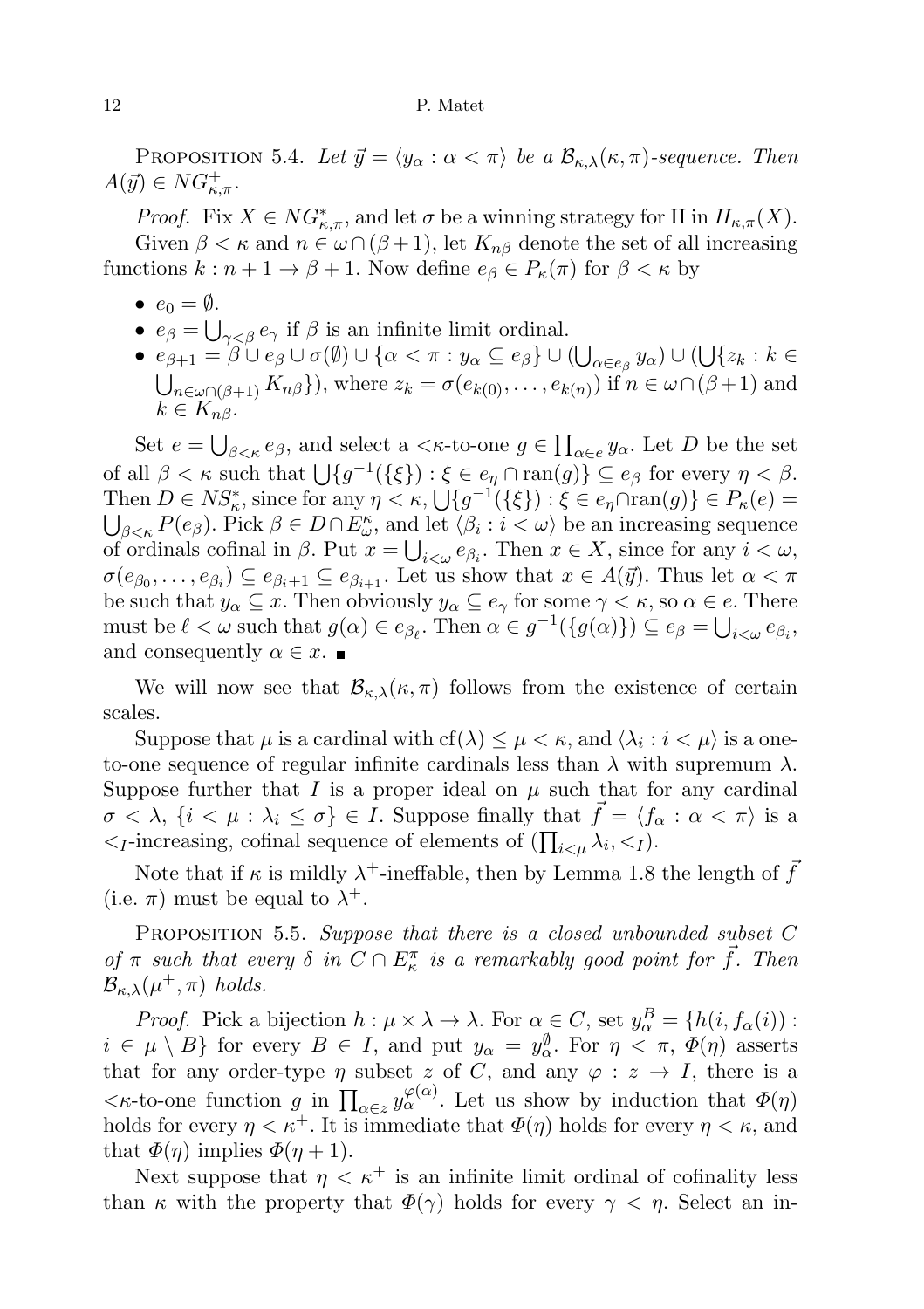creasing continuous sequence  $\langle \eta_{\delta} : \delta < \text{cf}(\eta) \rangle$  of ordinals with supremum  $\eta$ . Let z be an order-type  $\eta$  subset of C, and let  $\varphi : z \to I$ . Let  $\langle \zeta_{\beta} : \beta < \eta \rangle$ be the increasing enumeration of the elements of z. For  $\delta < \text{cf}(\eta)$ , pick a  $\langle \kappa$ -to-one  $g_{\delta}$  in  $\prod_{\alpha \in z_{\delta}} y_{\alpha}^{\varphi(\alpha)}$ , where  $z_{\delta} = {\alpha : \zeta_{\eta_{\delta}}} \leq \alpha \langle \zeta_{\eta_{\delta+1}} \rangle$ . Then clearly,  $\bigcup_{\delta < \text{cf}(\eta)} g_{\delta}$  is a  $\lt k$ -to-one function in  $\prod_{\alpha \in z} y_{\alpha}^{\varphi(\alpha)}$ .

Finally, suppose that  $\eta$  is a limit ordinal of cofinality  $\kappa$  such that  $\Phi(\gamma)$ holds for every  $\gamma < \eta$ . Let v be an order-type  $\eta$  subset of C, and let  $\psi : v \to I$ . Put  $\delta = \sup(v)$ . Then there is a closed unbounded subset X of  $\delta$  with o.t. $(X) = \kappa$ , and  $Z_{\xi} \in I$  for  $\xi \in X$  such that  $f_{\beta}(i) < f_{\xi}(i)$  whenever  $\beta < \xi$  are in X and  $i \in \mu \setminus (Z_\beta \cup Z_\xi)$ . We can assume that  $0 \in X$ . Let  $\langle \xi_{\sigma} : \sigma \langle \kappa \rangle$  be the increasing enumeration of the elements of X. For  $\sigma \langle \kappa, \zeta \rangle$ set  $v_{\sigma} = {\alpha \in v : \xi_{\sigma} \leq \alpha < \xi_{\sigma+1}}$ . Define  $\psi_{\sigma} : v_{\sigma} \to I$  as follows. Given  $\alpha \in v_{\sigma}$ , pick  $W \in I$  so that  $f_{\xi_{\sigma}}(i) \leq f_{\alpha}(i) < f_{\xi_{\sigma+1}}(i)$  for every  $i \in \mu \setminus W$ , and set

$$
\psi_{\sigma}(\alpha) = Z_{\xi_{\sigma}} \cup Z_{\xi_{\sigma+1}} \cup W \cup \psi(\alpha).
$$

There must be  $a < \kappa$ -to-one function  $g_{\sigma}$  in  $\prod_{\alpha \in v_{\sigma}} y_{\alpha}^{\psi_{\sigma}(\alpha)}$ . Set  $g = \bigcup_{\sigma < \kappa} g_{\sigma}$ . Note that  $g \in \prod_{\alpha \in v} \psi_{\alpha}^{\psi(\alpha)}$ . That g is  $\langle \kappa$ -to-one is easily derived from the following.

CLAIM. Let  $\alpha \in v_{\sigma}$  and  $\beta \in v_{\chi}$ , where  $\sigma < \chi < \kappa$ . Then  $g(\alpha) \neq g(\beta)$ .

*Proof of the Claim.* Suppose otherwise. Then there is  $i \in \mu \setminus (\psi_{\sigma}(\alpha) \cup$  $\psi_{\chi}(\beta)$ ) such that  $f_{\alpha}(i) = f_{\beta}(i)$ . But clearly,

$$
f_{\alpha}(i) < f_{\xi_{\sigma+1}}(i) \le f_{\xi_{\chi}}(i) \le f_{\beta}(i).
$$

This contradiction completes the proof of the Claim.

If κ is  $\lambda$ -Shelah, then by a result of [\[13\]](#page-21-12),  $\vec{f}$  cannot be good. We will now show that if  $\kappa$  is mildly  $\lambda^+$ -ineffable, then  $\vec{f}$  cannot be remarkably good.

LEMMA 5.6. Let C be a closed unbounded subset of  $\pi$ , and  $\nu$  be a cardinal with  $0 < \nu < \kappa$ . Suppose that for any regular infinite cardinal  $\rho$  with  $\nu <$  $\rho < \kappa$ , and any  $\delta \in \widehat{C} \cap E_{\rho}^{\pi}$ ,  $\delta$  is a remarkably good point for  $\vec{f}$ . Then we may find  $z_{\beta} \in P_{\mu+}(\lambda)$  for  $\beta < \pi$  with the property that for any  $a \in P_{\kappa}(\pi) \setminus \{\emptyset\},\$ there is a  $\leq \nu$ -to-one g in  $\prod_{\beta \in a} z_{\beta}$ .

*Proof.* Pick a bijection  $h : \mu \times \lambda \to \lambda$ . For  $\beta \in C$ , put  $z_{\beta} = \{h(i, f_{\beta}(i))$ :  $i < \mu$ . For  $a \in P_{\kappa}(C) \setminus \{\emptyset\}$  and  $k : a \to \mu$ , define  $\psi_{k}^{a} : a \to \lambda$  by  $\psi_{k}^{a}(\beta) =$  $h(k(\beta), f_{\beta}(k(\beta)))$ . Now for  $\eta \in \kappa \setminus \{0\}$ , let  $\Phi(\eta)$  assert that for any order-type  $\eta$  subset a of C, there is  $F_a: a \to I$  with the property that  $\psi_k^a$  is  $\leq \nu$ -to-one for every  $k \in \prod_{\beta \in a} (\mu \setminus F_a(\beta)).$ 

CLAIM.  $\Phi(\eta)$  holds for every  $\eta \in \kappa \setminus \{0\}.$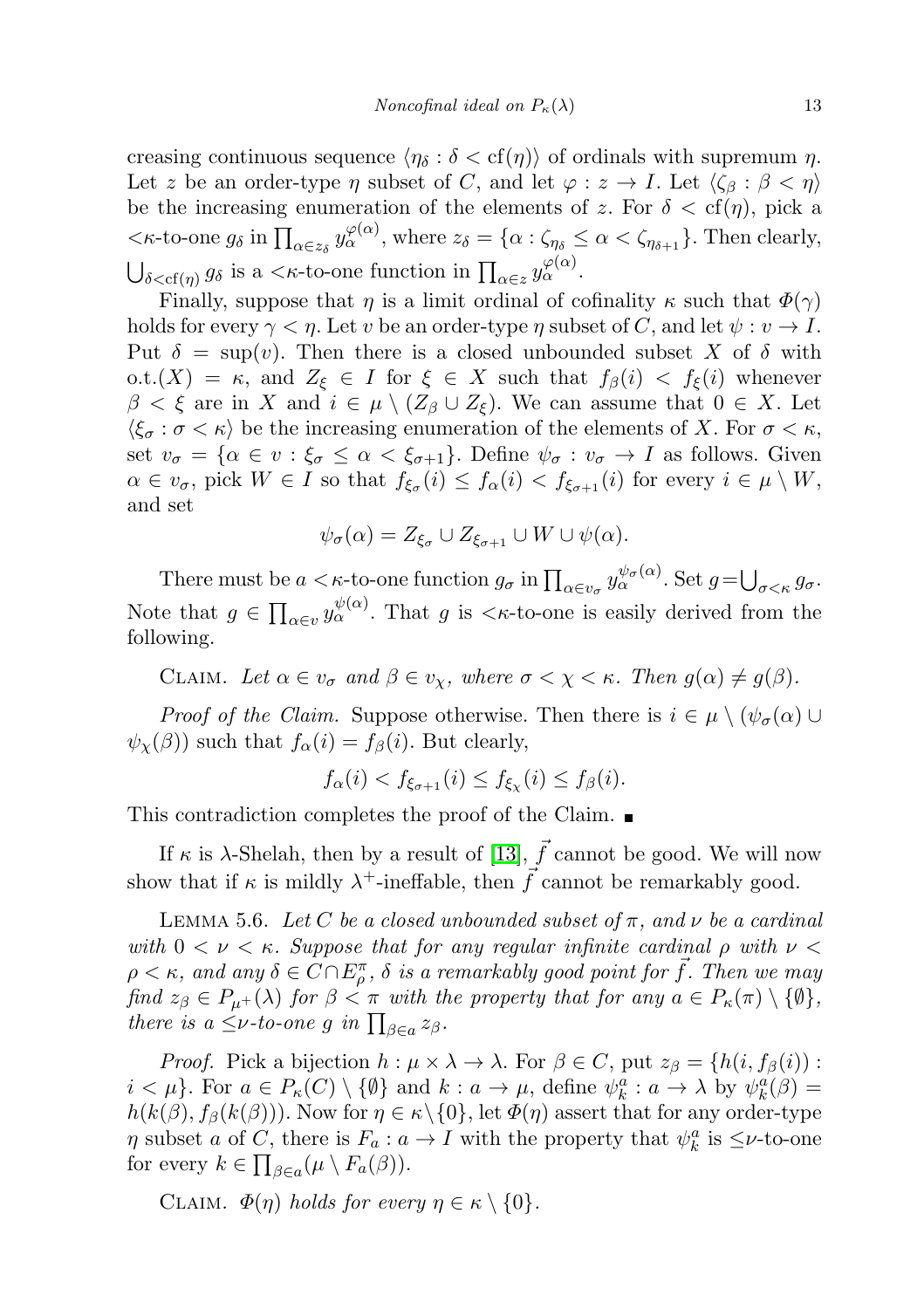*Proof of the Claim.* We proceed by induction. Obviously,  $\Phi(\eta)$  holds whenever  $0 < \eta < \nu^{+}$ . It is also immediate that for any  $\eta \in \kappa \setminus \{0\}, \Phi(\eta)$ implies  $\Phi(\eta + 1)$ . Now let  $\eta \in \kappa \setminus \nu^+$  be a limit ordinal such that  $\Phi(\zeta)$  holds for every  $\zeta \in \eta \setminus \{0\}$ . Fix  $a \subseteq C$  with o.t. $(a) = \eta$ .

First suppose  $cf(\eta) \leq \nu$ . Set  $a = \bigcup_{j < cf(\eta)} a_j$ , where  $0 < \text{o.t.}(a_j) < \eta$ for each  $j < cf(\eta)$ , and  $a_{\ell} \cap a_j = \emptyset$  whenever  $\ell < j < cf(\eta)$ . Now put  $F_a = \bigcup_{j < cf(\eta)} F_{a_j}.$ 

Next suppose that  $cf(\eta) > \nu$ . Set  $\delta = \sup(a)$ . Since  $\delta$  is a remarkably good point for  $\tilde{f}$ , we may find a closed unbounded subset X of  $\delta$  with o.t. $(X) = \text{cf}(\eta)$ , and  $Z_{\xi} \in I$  for  $\xi \in X$  such that  $f_{\beta}(i) < f_{\xi}(i)$  whenever  $\beta < \xi$  are in X and  $i \in \mu \setminus (Z_\beta \cup Z_\xi)$ . Let  $\langle x_j : j < \text{cf}(\eta) \rangle$  be the increasing enumeration of X. For  $j < cf(\eta)$ , set  $v_j = \{\beta \in a : x_j \leq \beta < x_{j+1}\}.$ For  $j < \text{cf}(\eta)$  and  $\beta \in v_j$ , select  $w_{\beta} \in I$  so that  $f_{x_j}(i) \leq f_{\beta}(i) < f_{x_{j+1}}(i)$ whenever  $i \in \mu \setminus w_{\beta}$ . We now define  $F_a$  as follows. Given  $j < \text{cf}(\eta)$  and  $\beta \in v_j$ , we let  $F_a(\beta) = F_{v_j}(\beta) \cup w_{\beta} \cup Z_{x_j} \cup Z_{x_{j+1}}$ . Note that if  $\gamma \in v_{\ell}$  and  $\beta \in v_j$ , where  $\ell < j < \text{cf}(\eta)$ , then  $f_{\gamma}(i) < f_{\beta}(i)$  for every  $i \in \mu \setminus (F_a(\gamma) \cup F_a(\beta))$ . This completes the proof of the claim.

Now fix  $a \in P_{\kappa}(C) \setminus \{\emptyset\}$ . Let  $k \in \prod_{\beta \in a} (\mu \setminus F_a(\beta))$ . Then clearly,  $\psi_k^a \in$  $\prod_{\beta \in a} z_{\beta}$ . Moreover,  $\psi_k^a$  is  $\leq \nu$ -to-one.

LEMMA 5.7. Let  $\nu$  be a cardinal with  $0 < \nu < \kappa$ , and  $z_{\beta} \in P_{\kappa}(\lambda)$  for  $\beta < \lambda^+$  be such that for any  $a \in P_\kappa(\lambda^+) \setminus \{\emptyset\}$ , there is  $a \leq \nu$ -to-one  $g_a$  in  $\prod_{\beta \in a} z_{\beta}$ . Then  $\kappa$  is not mildly  $\lambda^+$ -ineffable.

*Proof.* Suppose otherwise. Pick a bijection  $h : \lambda^+ \times \kappa \to \lambda^+$ . For  $\beta < \lambda^+$ ,  $\mathrm{let}\ \langle \zeta^{\beta}(j): j<|z_{\beta}|\rangle\ \mathrm{be}\ \mathrm{a}\ \mathrm{one}\ \mathrm{to}\ \mathrm{one}\ \mathrm{enumeration}\ \mathrm{of}\ z_{\beta}. \ \mathrm{For}\ a\in P_\kappa(\lambda^+)\backslash\{\emptyset\},$ define  $\ell_a \in \prod_{\beta \in a} |z_\beta|$  by  $g_a(\beta) = \zeta^{\beta}(\ell_a(\beta))$ , and  $f_a : a \to 2$  by  $f_a(\xi) = 1$ if and only if we may find  $\beta \in a$  and  $j < |z_{\beta}|$  such that  $\xi = h(\beta, j)$  and  $\ell_a(\beta) = j$ . There must be  $F : \lambda^+ \to 2$  with the property that for any  $e \in P_{\kappa}(\lambda^+) \setminus \{\emptyset\},\$ 

$$
\{a \in P_{\kappa}(\lambda^+): e \subseteq a \text{ and } f_a \mid e = F \mid e\} \in I^+_{\kappa,\lambda^+}.
$$

For  $\beta < \lambda^+$ , put  $e_{\beta} = \{h(\beta, j) : j < |z_{\beta}|\} \cup \{\beta\}$  and pick  $a_{\beta} \in P_{\kappa}(\lambda^+)$  so that  $e_{\beta} \subseteq a_{\beta}$  and  $f_{a_{\beta}}|e_{\beta} = F|e_{\beta}$ . Now define  $G \in \prod_{\beta < \lambda^+} z_{\beta}$  by  $G(\beta) =$  $\zeta^{\beta}(\ell_{a_{\beta}}(\beta)).$ 

Suppose toward a contradiction that we may find  $\gamma < \lambda$  and  $d \subseteq \lambda^+$  with  $|d| = \nu^+$  such that  $d \subseteq G^{-1}(\{\gamma\})$ . Set  $e = \bigcup_{\beta \in d} e_{\beta}$  and select  $a \in P_{\kappa}(\lambda^+)$ so that  $e \subseteq a$  and  $f_a | e = F | e$ . Then for each  $\beta \in d$ ,  $\ell_{a}(\beta) = \ell_a(\beta)$  since  $f_{a_{\beta}}[e_{\beta} = f_a[e_{\beta}, \text{ and consequently } g_a(\beta) = G(\beta) = \gamma.$  Hence  $|g_a^{-1}(\{\gamma\})| > \nu$ , which yields the desired contradiction.

Thus G is a  $\leq \nu$ -to-one function from  $\lambda^+$  to  $\lambda$ , a contradiction.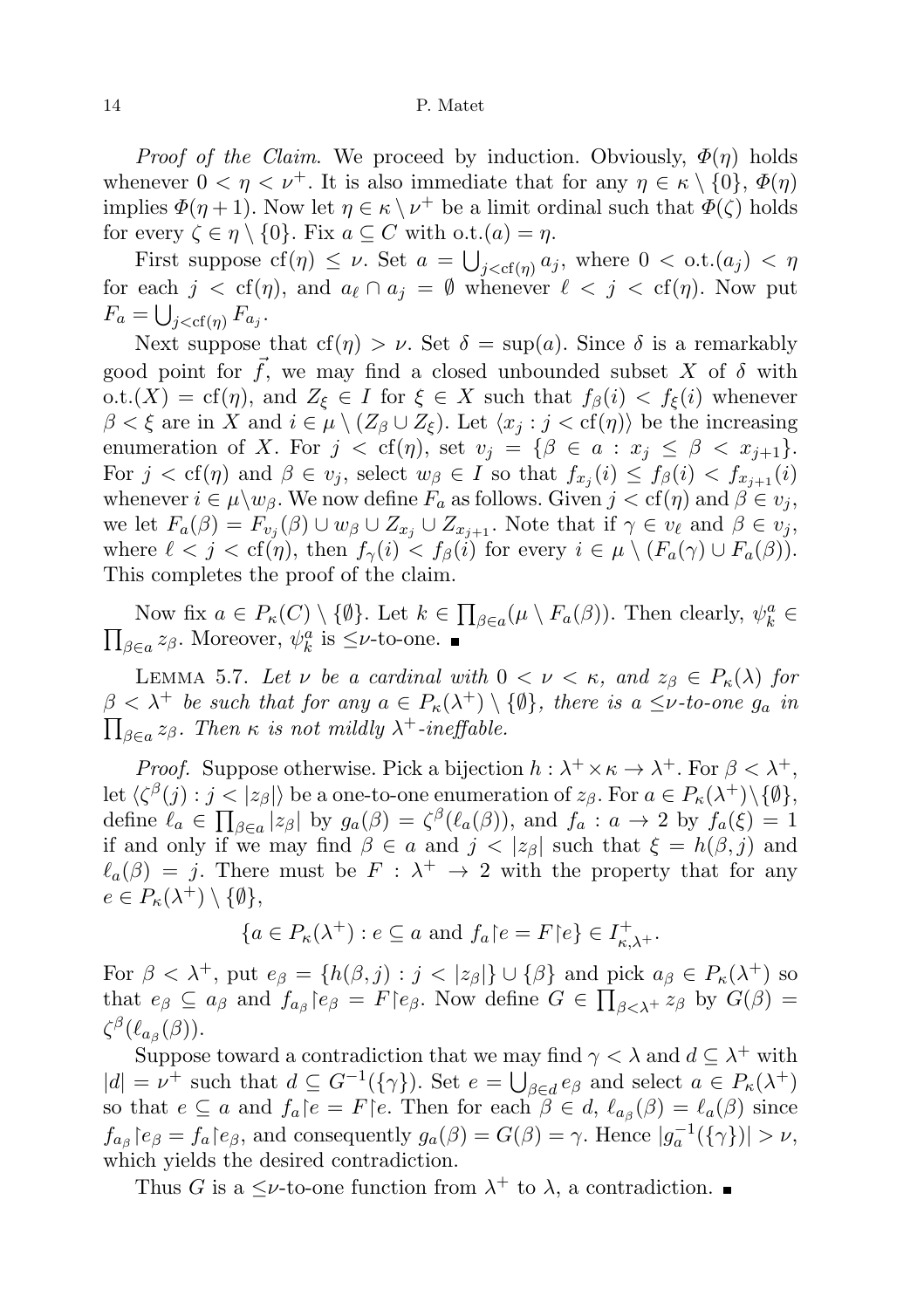PROPOSITION 5.8. Suppose that  $\kappa$  is mildly  $\lambda^+$ -ineffable. Then the set of all  $\delta \in E_\rho^{\lambda^+}$  such that  $\delta$  is not a remarkably good point for  $\vec{f}$  is stationary in  $\lambda^+$  for cofinally many regular infinite cardinals  $\rho < \kappa$ .

*Proof.* By Lemmas 5.6 and 5.7.  $\blacksquare$ 

We now concentrate on the case when  $cf(\lambda) < \kappa = \omega_1$ .

DEFINITION. Given a cardinal  $\nu \geq \omega_1$ , Refl<sup>\*</sup> $(P_{\omega_1}(\nu))$  means that for any stationary subset S of  $P_{\omega_1}(\nu)$ , there is a size  $\aleph_1$  subset Y of  $\nu$  such that  $cf(o.t.(Y)) = \omega_1 \subseteq Y$ , and  $S \cap P_{\omega_1}(Y)$  is stationary in  $P_{\omega_1}(Y)$ .

PROPOSITION 5.9. Suppose that  $\kappa = \omega_1$ ,  $cf(\lambda) = \omega$ , and  $\mathcal{B}_{\kappa,\lambda}(\kappa,\lambda^+)$ holds. Then  $\text{Refl}^*(P_{\omega_1}(\lambda^+))$  fails.

*Proof.* Suppose otherwise. Fix a  $\mathcal{B}_{\kappa,\lambda}(\kappa,\lambda^+)$ -sequence  $\langle y_\alpha : \alpha < \lambda^+ \rangle$ . Set  $S = \{x \in P_{\omega_1}(\lambda^+) : y_{\sup(x)} \subseteq x\}.$  It is not difficult to see that  $S \in NS^+_{\omega_1, \lambda^+}.$ Hence we may find a size  $\aleph_1$  subset Y of  $\lambda^+$  such that  $cf(o.t.(Y)) = \omega_1 \subseteq Y$ and  $S \cap P_{\omega_1}(Y)$  is stationary in  $P_{\omega_1}(Y)$ . Pick a  $\langle \omega_1$ -to-one function  $g \in$  $\prod_{\alpha \in Y} y_{\alpha}$ , and define  $h : S \cap P_{\omega_1}(Y) \to Y$  by  $h(x) = g(\sup(x))$ . We may find  $T \subseteq S \cap P_{\omega_1}(Y)$  and  $\gamma \in Y$  such that T is stationary in  $P_{\omega_1}(Y)$  and h takes the constant value  $\gamma$  on T. Then clearly  $\sup(x) \in g^{-1}(\{\gamma\})$  for every  $x \in T$ . Since  $|g^{-1}(\{\gamma\})| \leq \aleph_0$ , there must be  $\delta \in Y$  such that  $g^{-1}(\{\gamma\}) \subseteq \delta$ , a contradiction.

Foreman, Magidor and Shelah [\[5\]](#page-21-18) established that (a) under MM,  $\text{Refl}^*(P_{\omega_1}(\rho))$  holds for every regular cardinal  $\rho \geq \omega_2$ , and (b) if  $\nu$  is a supercompact cardinal, then in  $V^{\text{Coll}(\omega_1, <\nu)}$ , Refl<sup>\*</sup>( $P_{\omega_1}(\rho)$ ) holds for every regular cardinal  $\rho \geq \omega_2$ . Thus it is consistent relative to a supercompact cardinal that " $\mathcal{B}_{\omega_1,\sigma}(\omega_1,\sigma^+)$  fails for every singular cardinal  $\sigma$  of cofinality  $\omega$ ".

By a result of Magidor [\[9\]](#page-21-19) (see also [\[3,](#page-21-9) Remark 6.3]), it is consistent relative to infinitely many supercompact cardinals that " $AP_{\omega_{\omega}}$  and  $\text{Refl}^*(P_{\omega_1}(\omega_{\omega+1}))$  both hold". Hence it is consistent (relative to the assumption above) that "there is a good scale for  $\omega_{\omega}$  (and in fact every scale for  $\omega_\omega$  is good), so that  $\mathcal{A}_{\omega_1,\omega_\omega}(\omega_1,\omega_{\omega+1})$  holds, but  $\mathcal{B}_{\omega_1,\omega_\omega}(\omega_1,\omega_{\omega+1})$ fails". (Note that according to [\[21,](#page-21-20) Claim 6.9. 6)a)], if  $E_{\omega_1}^{\omega_0+1} \in I[\omega_{\omega+1}],$ then  $\mathcal{B}_{\omega_1,\omega_\omega}(\omega_1,\omega_{\omega+1})$  holds and in fact there is an  $(\omega_1,\omega_\omega,\omega_{\omega+1})$ -sequence  $\vec{y} = \langle y_{\alpha} : \alpha < \omega_{\omega+1} \rangle$  with the property that for each nonempty e in  $P_{\omega_2}(\omega_{\omega+1}),$  there is a one-to-one g in  $\prod_{\alpha \in e} y_\alpha$ . This contradicts the consistency of " $AP_{\omega_{\omega}}$  holds but  $\mathcal{B}_{\omega_1,\omega_{\omega}}(\omega_1,\omega_{\omega+1})$  fails".)

On the other hand, Gitik and Sharon [\[7\]](#page-21-14) proved that it is consistent relative to a supercompact cardinal that " $\lambda$  is a strong limit cardinal of cofinality  $\omega + 2^{\lambda} > \lambda^+ + AP_{\lambda}$  fails (and in fact, as observed by Cummings and Foreman, there is a scale for  $\lambda$  that is not good) +  $VGS_{\lambda} + \lambda$  carries a very good scale of length  $\lambda^{++}$  (and hence  $\mathcal{B}_{\omega_1,\lambda}(\omega_1,\lambda^{++})$  holds)".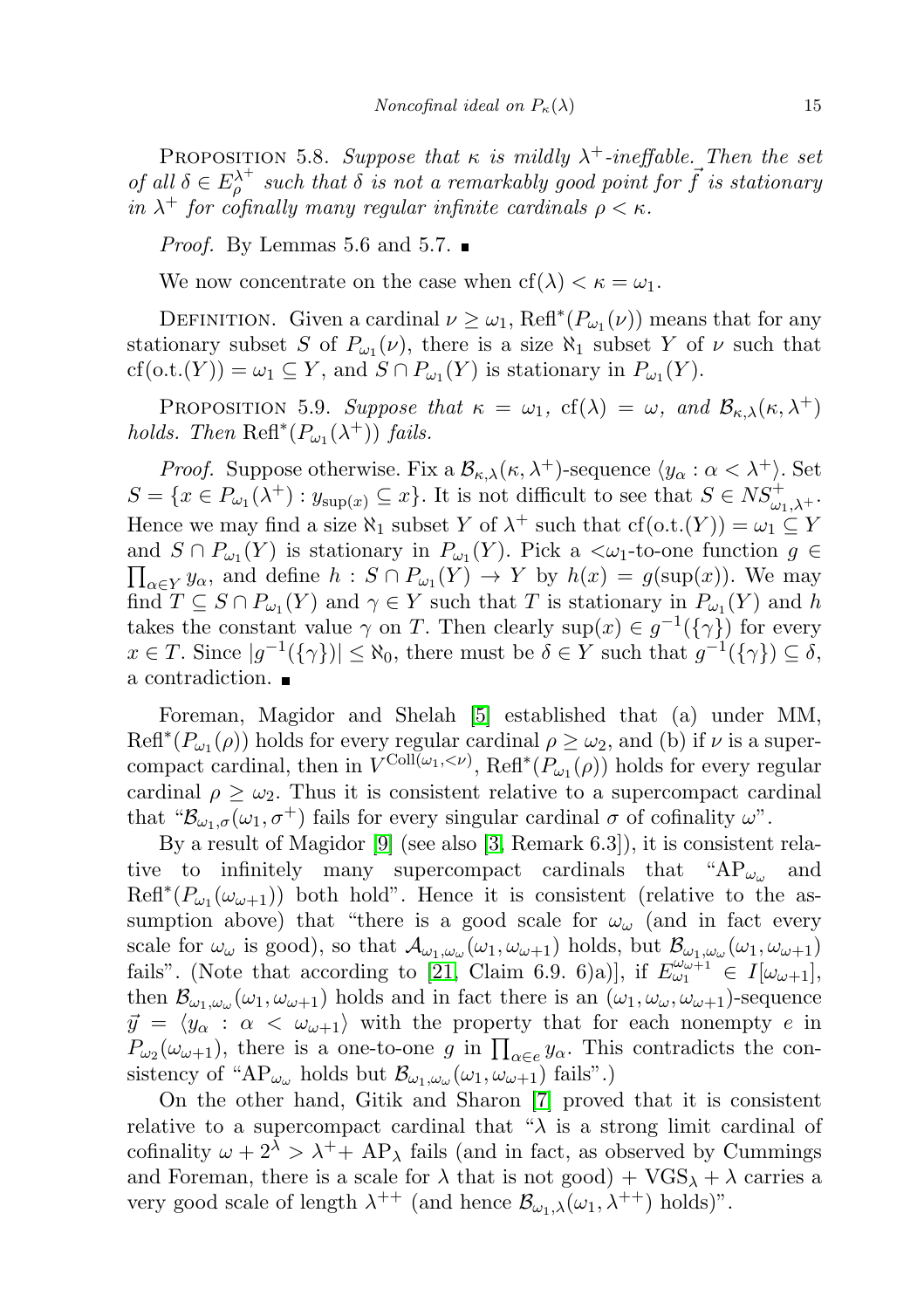6.  $\mathcal{C}_{\kappa,\lambda}(\tau,\pi)$ 

DEFINITION. A  $\mathcal{C}_{\kappa,\lambda}(\tau,\pi)$ -sequence is a  $(\tau,\lambda,\pi)$ -sequence  $\vec{y} = \langle y_\alpha : \alpha <$  $\pi$ ) with the property that for each nonempty e in  $P_{\lambda}(\pi)$ , there is a  $\lt$   $\kappa$ -to-one  $g \in \prod_{\alpha \in e} y_{\alpha}.$ 

Note that every  $\mathcal{C}_{\kappa,\lambda}(\tau,\pi)$ -sequence is a  $\mathcal{B}_{\kappa,\lambda}(\tau,\pi)$ -sequence.

The following is readily checked.

PROPOSITION 6.1. Suppose that  $cf(\lambda) < \kappa$  and  $\vec{y} = \langle y_\alpha : \alpha < \pi \rangle$  is a  $\mathcal{C}_{\kappa,\lambda}(\tau,\pi)$ -sequence. Then for any nonempty e in  $P_{\lambda^+}(\pi)$ , there is a  $\lt \kappa$ -toone  $g \in \prod_{\alpha \in e} y_{\alpha}$ .

DEFINITION.  $\mathcal{C}_{\kappa,\lambda}(\tau,\pi)$  asserts the existence of a  $\mathcal{C}_{\kappa,\lambda}(\tau,\pi)$ -sequence.

PROPOSITION 6.2. Suppose that  $\vec{y} = \langle y_\alpha : \alpha < \pi \rangle$  is a  $\mathcal{C}_{\kappa,\lambda}(\kappa, \pi)$ sequence,  $D \in NS^*_{\kappa,\pi}$ , and  $\nu$  is a regular cardinal with  $\kappa \leq \nu < \lambda$ . Then  $\{x \cap \nu : x \in D \cap A(\mathcal{Y})\} \in NS^*_{\kappa,\nu}.$ 

*Proof.* Fix  $S \in NS_{\kappa,\nu}^+$ . Then  $T = \{x \in P_{\kappa}(\pi) : x \cap \nu \in S\}$  lies in  $NS_{\kappa,\pi}^+$ . Pick  $F: P_{\omega}(\pi) \to P_{\kappa}(\pi)$  with  $C_F^{\kappa, \pi} \subseteq D$ . Define  $e_{\beta} \in P_{\nu+}(\pi)$  for  $\beta < \nu$  by

- $e_0 = \nu$ .
- $e_{\beta+1} = e_{\beta} \cup \{ \alpha < \pi : y_{\alpha} \subseteq e_{\beta} \} \cup \bigcup F^{\alpha}P_{\omega}(e_{\beta}).$
- $e_{\beta} = \bigcup_{\gamma < \beta} e_{\gamma}$  in case  $\beta$  is an infinite limit ordinal.

Put  $e = \bigcup_{\beta < \nu} e_{\beta}$ . Note that  $\nu \subseteq e$ ,  $|e| = \nu$ ,  $\{\alpha < \pi : y_{\alpha} \subseteq e\} \subseteq e$  and  $F^{\mu}P_{\omega}(e) \subseteq P(e)$ . Select a  $\lt k$ -to-one  $h \in \prod_{\alpha \in e} y_{\alpha}$ , and let H be the set of all  $z \in P_{\kappa}(\pi)$  such that  $h^{-1}(\{\xi\}) \subseteq z$  for every  $\xi \in z \cap \text{ran}(h)$ . Clearly  $H \in (NS_{\kappa,\pi}^{\lambda})^*$ , so we may find z such that  $z \in H \cap T \cap C_F^{\kappa,\pi}$  $E_F^{\kappa,\pi}$ . It is easy to see that  $z \cap e \in C_F^{\kappa, \pi} \cap A(\vec{y})$ . Moreover,  $(z \cap e) \cap \nu \in S$ .

COROLLARY 6.3. Suppose that  $\mathcal{C}_{\kappa,\lambda}(\kappa,\pi)$  holds and  $\text{cof}(NS_{\kappa,\lambda}) \leq \pi$ . Then  $NS_{\kappa,\lambda}|A = I_{\kappa,\lambda}|A$  for some A with the property that  $\{a \cap \nu : a \in A\}$  $\epsilon \in NS_{\kappa,\nu}^*$  for every regular cardinal  $\nu$  with  $\kappa \leq \nu < \lambda$ .

*Proof.* By Propositions 2.2, 5.2 and 6.2.

Let us now discuss the validity of  $\mathcal{C}_{\kappa,\lambda}(\kappa,\pi)$ . First, the positive side:

PROPOSITION 6.4. Suppose that  $cf(\lambda) < \kappa$  and  $u(\lambda^+, \pi) < cov(\lambda, \lambda, \kappa, 2)$ . Then  $\mathcal{C}_{\kappa,\lambda}(\kappa,\pi)$  holds, and in fact we may find a  $(\kappa,\lambda,\pi)$ -sequence  $\vec{y} = \langle y_\alpha :$  $\alpha < \pi$ ) with the property that for any nonempty e in  $P_{\lambda^+}(\pi)$ , there is a  $\langle (cf(\lambda))^{+}$ -to-one  $g \in \prod_{\alpha \in e} y_{\alpha}$ .

*Proof.* By the proof of [\[14,](#page-21-2) Proposition 6.2].  $\blacksquare$ 

PROPOSITION 6.5. Suppose that  $\pi = \lambda^+$  and there is a closed unbounded subset C of  $\pi$  such that for any regular cardinal  $\theta$  with  $\kappa \leq \theta < \lambda$ , and any  $\delta \in C \cap E^{\pi}_{\theta}$ ,  $\delta$  is a remarkably good point for  $\vec{f}$ . Then  $\mathcal{C}_{\kappa,\lambda}(\kappa,\pi)$  holds, and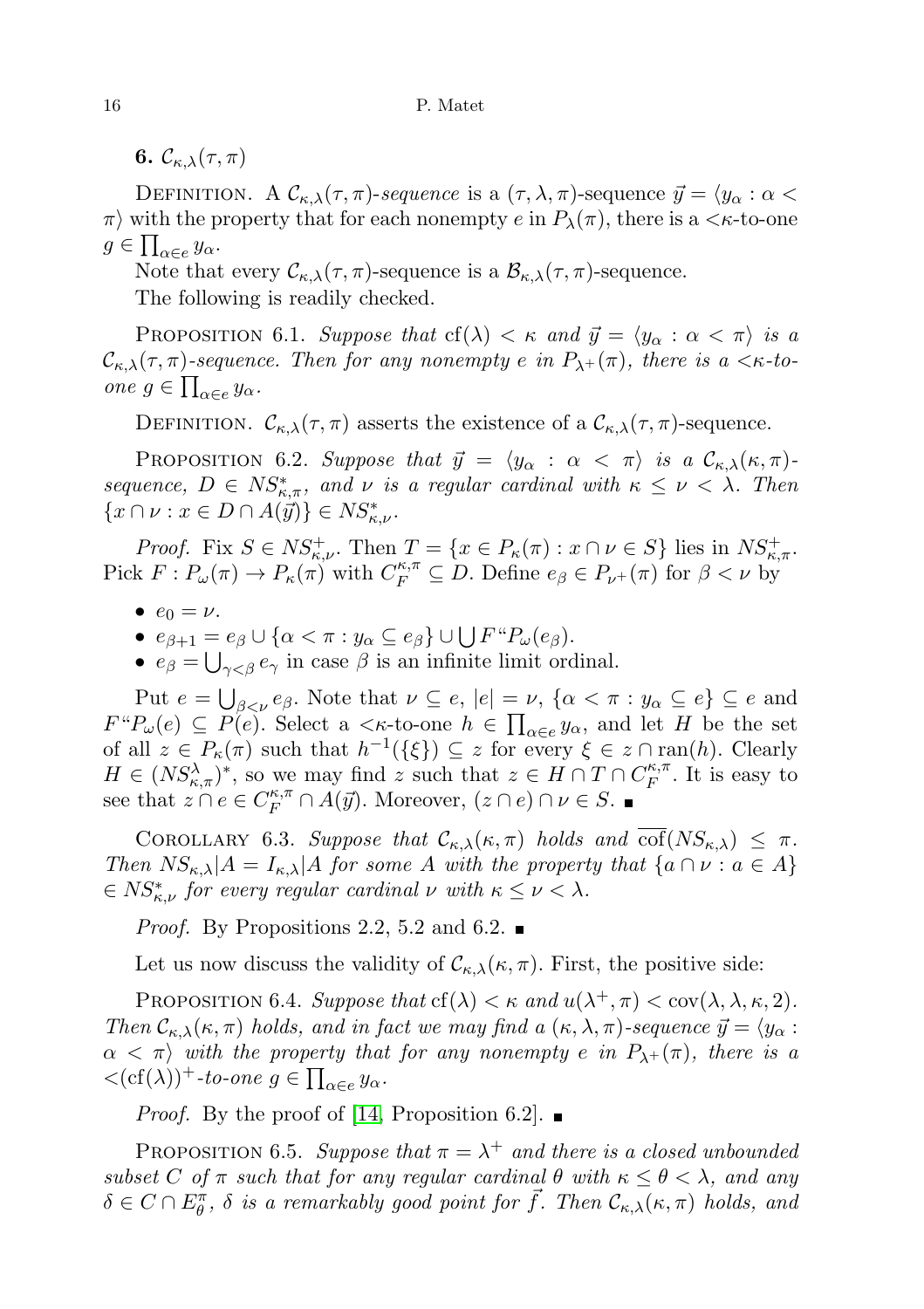in fact we may find a  $(\mu^+, \lambda, \pi)$ -sequence  $\vec{y} = \langle y_\alpha : \alpha < \pi \rangle$  with the property that for any nonempty e in  $P_{\pi}(\pi)$ , there is a  $\lt$   $\kappa$ -to-one g in  $\prod_{\alpha \in e} y_{\alpha}$ .

Proof. Proceed as in the proof of Proposition 5.5, showing this time that  $\Phi(\eta)$  holds for every  $\eta < \pi$ .

Now for the negative side:

PROPOSITION 6.6. Suppose that there is a mildly  $\lambda^+$ -ineffable cardinal  $\kappa'$  with  $\kappa < \kappa' < \lambda$ . Then  $\mathcal{C}_{\kappa,\lambda}(\kappa,\lambda^+)$  does not hold.

*Proof.* By Lemma 5.7.  $\blacksquare$ 

**7.**  $\mathcal{D}_{\kappa,\lambda}^J(\nu^+,\pi)$ . Fix a bijection  $j_\lambda : \kappa \times \lambda \to \lambda$ .

DEFINITION. Let  $\nu < \kappa$  be an infinite cardinal, and J be a proper ideal on  $\nu$ . A  $\mathcal{D}^J_{\kappa,\lambda}(\nu^+,\pi)$ -sequence is a  $(\nu^+,\lambda,\pi)$ -sequence  $\vec{y} = \langle y_\alpha : \alpha < \pi \rangle$  with the following property: there is  $h_{\alpha}: \nu \to \lambda$  for  $\lambda \leq \alpha < \pi$  such that (a) for any nonempty  $e \in P_{\kappa^+}(\pi \setminus \lambda)$ , there is  $g : e \to J$  such that  $h_\alpha(i) \neq h_\beta(i)$ whenever  $\alpha < \beta$  are in e and  $i \in \nu \setminus (g(\alpha) \cup g(\beta))$ , and (b) for any  $\alpha \in \pi \setminus \lambda$ ,  $y_{\alpha} = \{j_{\lambda}(i, h_{\alpha}(i)) : i < \nu\}.$ 

It is easy to see that every  $\mathcal{D}^J_{\kappa,\lambda}(\nu^+,\pi)$ -sequence is a  $\mathcal{B}_{\kappa,\lambda}(\nu^+,\pi)$ -sequence.

DEFINITION.  $\mathcal{D}^J_{\kappa,\lambda}(\nu^+,\pi)$  asserts the existence of a  $\mathcal{D}^J_{\kappa,\lambda}(\nu^+,\pi)$ -sequence.

PROPOSITION 7.1. Suppose that  $\vec{y} = \langle y_\alpha : \alpha < \pi \rangle$  is a  $\mathcal{D}^J_{\kappa,\lambda}(\nu^+,\pi)$ . sequence, where *J* is  $\omega_1$ -complete. Then  $A(\vec{y}) \in NG_{\kappa,\pi}^*$ .

*Proof.* Let  $\langle h_{\alpha} : \lambda \leq \alpha \langle \pi \rangle$  be as in the definition above. Define  $k : (\pi \setminus \lambda) \times P_{\kappa}(\lambda) \to P(\nu)$  by  $k(\alpha, a) = \{i \in \nu : j_{\lambda}(i, f_{\alpha}(i)) \in a\}$ , and  $\varphi: P_{\kappa}(\lambda) \to P(\pi \setminus \lambda)$  by  $\varphi(a) = {\alpha \in \pi \setminus \lambda : k(\alpha, a) \in J^+}.$ 

CLAIM.  $|\varphi(a)| < \kappa$  for all  $a \in P_{\kappa}(\lambda)$ .

*Proof of the Claim.* Suppose otherwise, and fix  $a \in P_{\kappa}(\lambda)$  with  $|\varphi(a)| \geq \kappa$ . Pick  $e \subseteq \varphi(a)$  with  $|e| = \kappa$ . There must be  $g : e \to J$  such that  $h_{\alpha}(i) \neq h_{\beta}(i)$ whenever  $\alpha$  and  $\beta$  are two distinct elements of e and  $i \in \nu \setminus (g(\alpha) \cup g(\beta))$ . Pick  $q \in \prod_{\alpha \in e} (k(\alpha, a) \setminus g(\alpha))$ , and define  $\psi : e \to a$  by  $\psi(\alpha) = j_{\lambda}(q(\alpha), h_{\alpha}(q(\alpha)))$ . Note that if  $\alpha, \beta \in e$  are such that  $\psi(\alpha) = \psi(\beta)$ , then for  $i = q(\alpha) = q(\beta)$ ,  $i \in \nu \setminus (g(\alpha) \cup g(\beta))$  and  $h_{\alpha}(i) = h_{\beta}(i)$ , and therefore  $\alpha = \beta$ . Thus  $\psi$  is one-to-one. This contradiction completes the proof of the Claim.

We need to find a winning strategy  $\sigma$  for II in  $H_{\kappa,\lambda}(A(\vec{y}))$ . Consider a run of the game where I's successive moves are  $s_0, s_1, \ldots$ . We let  $\varphi(s_0) =$  $t_0 \cup \varphi(t_0 \cap \lambda)$ , where  $t_0 = s_0$ , and  $\varphi(s_0, \ldots, s_{n+1}) = t_{n+1} \cup \varphi(t_{n+1} \cap \lambda)$ , where  $t_{n+1} = s_{n+1} \cup \sigma(s_0, \ldots, s_n)$ . Let us check that  $x \in A(\vec{y})$ , where  $x =$  $\bigcup_{n<\omega}(s_n\cup \sigma(s_0,\ldots,s_n)) = \bigcup_{n<\omega}t_n$ . Thus fix  $\alpha \in \pi \setminus \lambda$  with  $y_\alpha \subseteq x$ . Then clearly  $\nu = \bigcup_{n<\omega} k(\alpha, t_n \cap \lambda)$ , so we may find  $m < \omega$  such that  $k(\alpha, t_m \cap \lambda) \in J^+$ . Then  $\alpha \in \varphi(t_m \cap \lambda) \subseteq \varphi(s_0, \ldots, s_m)$ , and hence  $\alpha \in x$ .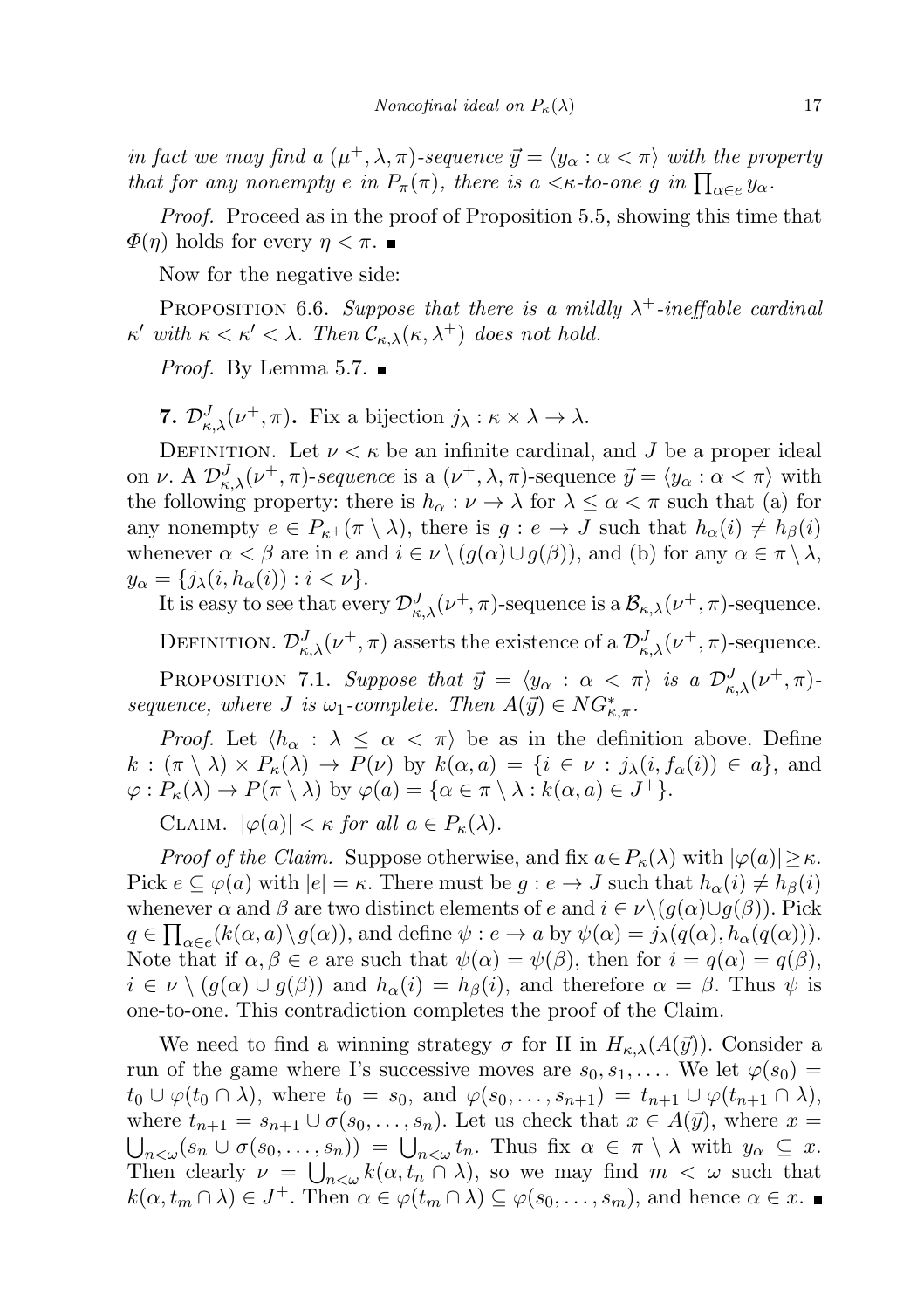COROLLARY 7.2. Suppose that  $\mathcal{D}^J_{\kappa,\lambda}(\nu^+,\pi)$  holds, where J is  $\omega_1$ -complete, and let  $K \subseteq NS_{\kappa,\lambda}$  be an ideal on  $P_{\kappa}(\lambda)$  with  $\overline{\text{cof}}(K) \leq \pi$ . Then there is  $A \in NG_{\kappa,\lambda}^*$  such that  $K|A = I_{\kappa,\lambda}|A$ .

*Proof.* By Lemma 1.7 and Propositions 2.2 and 7.1.

Let us next consider some situations when  $\mathcal{D}^J_{\kappa,\lambda}(\nu^+,\pi)$  holds.

Proposition 7.3 ([\[19,](#page-21-10) Claim 1.5 A and Remark 1.5 B (4), p. 51]). Suppose that  $cf(\lambda) < \lambda < \pi < p_{\Gamma(\kappa,\omega_1)}(\lambda)$ . Then for some infinite cardinal  $\nu<\kappa,$  and some  $\omega_1$ -complete, proper ideal J on  $\nu$ ,  $\mathcal{D}^{J}_{\kappa,\lambda}(\nu^{+},\pi)$  holds.

PROPOSITION 7.4. Let C be a closed unbounded subset of  $\pi$  such that for any regular infinite cardinal  $\theta \leq \kappa$ , and any  $\delta \in C \cap E_{\theta}^{\pi}$ ,  $\delta$  is a remarkably good point for  $\vec{f}$ . Then for any nonempty  $e \in P_{\kappa^+}(C)$ , there is  $g : e \to I$ such that  $f_{\alpha}(i) < f_{\beta}(i)$  whenever  $\alpha < \beta$  are in e and  $i \in \mu \setminus (g(\alpha) \cup g(\beta))$ (and hence  $\mathcal{D}_{\kappa,\lambda}^I(\mu^+,\pi)$  holds).

*Proof.* For  $\eta \in \pi$ , let  $\Phi(\eta)$  assert that for any order-type  $\eta$  subset z of C, there is  $F_z: z \to I$  with the property that  $f_\gamma(i) < f_\beta(i)$  whenever  $\gamma < \beta$  are in z and  $i \in \mu \setminus (F_z(\gamma) \cup F_z(\beta))$ . Let us show by induction that  $\Phi(\eta)$  holds for every  $\eta < \kappa^+$ . Obviously,  $\Phi(0)$  holds. Now assuming  $\Phi(\eta)$ , let us prove that  $\Phi(\eta+1)$  holds. Thus let  $z \subseteq C$  with  $\mathrm{o.t.}(z) = \eta+1$ . Set  $z = t \cup \{\alpha\}$ , where o.t. $(t) = \eta$ . For  $\gamma \in t$ , pick  $w_{\gamma} \in I$  so that  $f_{\gamma}(i) < f_{\alpha}(i)$  whenever  $i \in \mu \setminus w_{\gamma}$ . We define  $F_z: z \to I$  by  $F_z(\alpha) = \emptyset$ , and  $F_z(\gamma) = F_t(\gamma) \cup w_\gamma$  for each  $\gamma \in t$ .

Finally, suppose that  $\eta$  is an infinite limit ordinal such that  $\Phi(\theta)$  holds for every  $\theta < \eta$ . Fix  $z \subseteq C$  with  $\text{o.t.}(z) = \eta$ . Put  $\delta = \sup(z)$ . Since  $\delta$  is a remarkably good point for  $\vec{f}$ , we may find a closed unbounded subset X of  $\delta$ with o.t. $(X) = \text{cf}(\eta)$ , and  $Z_{\xi} \in X$  for  $\xi \in X$  such that  $f_{\beta}(i) < f_{\xi}(i)$  whenever  $\beta < \xi$  are in X and  $i \in \mu \setminus (Z_\beta \cup Z_\xi)$ . Let  $\langle x_j : j < \text{cf}(\eta) \rangle$  be the increasing enumeration of X. For  $j < cf(\eta)$ , set  $v_j = {\alpha \in z : x_j \leq \alpha < x_{j+1}}$ . For  $j < \text{cf}(\eta)$  and  $\zeta \in v_j$ , select  $w_{\zeta} \in I$  so that  $f_{x_j}(i) \leq f_{\zeta}(i) < f_{x_{j+1}}(i)$ whenever  $i \in \mu \setminus w_{\zeta}$ . We now define  $F_z : z \to I$  as follows. Given  $j < \text{cf}(\eta)$ and  $\zeta \in v_j$ , we let

$$
F_z(\zeta) = F_{v_j}(\zeta) \cup w_\zeta \cup Z_{x_j} \cup Z_{x_{j+1}}.
$$

8.  $ADS_{\lambda}$ 

DEFINITION. ADS<sub>λ</sub> asserts the existence of a sequence  $\langle z_\beta : \beta < \lambda^+ \rangle$ such that (i) for any  $\beta < \lambda^+$ ,  $z_\beta$  is an order-type cf( $\lambda$ ), cofinal subset of  $\lambda$ , and (ii) for any  $\delta \langle \lambda^+, \rangle$  there is a  $g : \delta \to \lambda$  with the property that  $(z_{\beta} \setminus g(\beta)) \cap (z_{\gamma} \setminus g(\gamma)) = \emptyset$  whenever  $\beta < \gamma < \delta$ .

The principle  $ADS_{\lambda}$  was introduced by Shelah [\[18,](#page-21-21) p. 440], who observed that it automatically holds in case  $\lambda$  is regular (as witnessed by any sequence  $\langle z_\beta : \beta < \lambda^+ \rangle$  of almost disjoint subsets of  $\lambda$  of size  $\lambda$ ).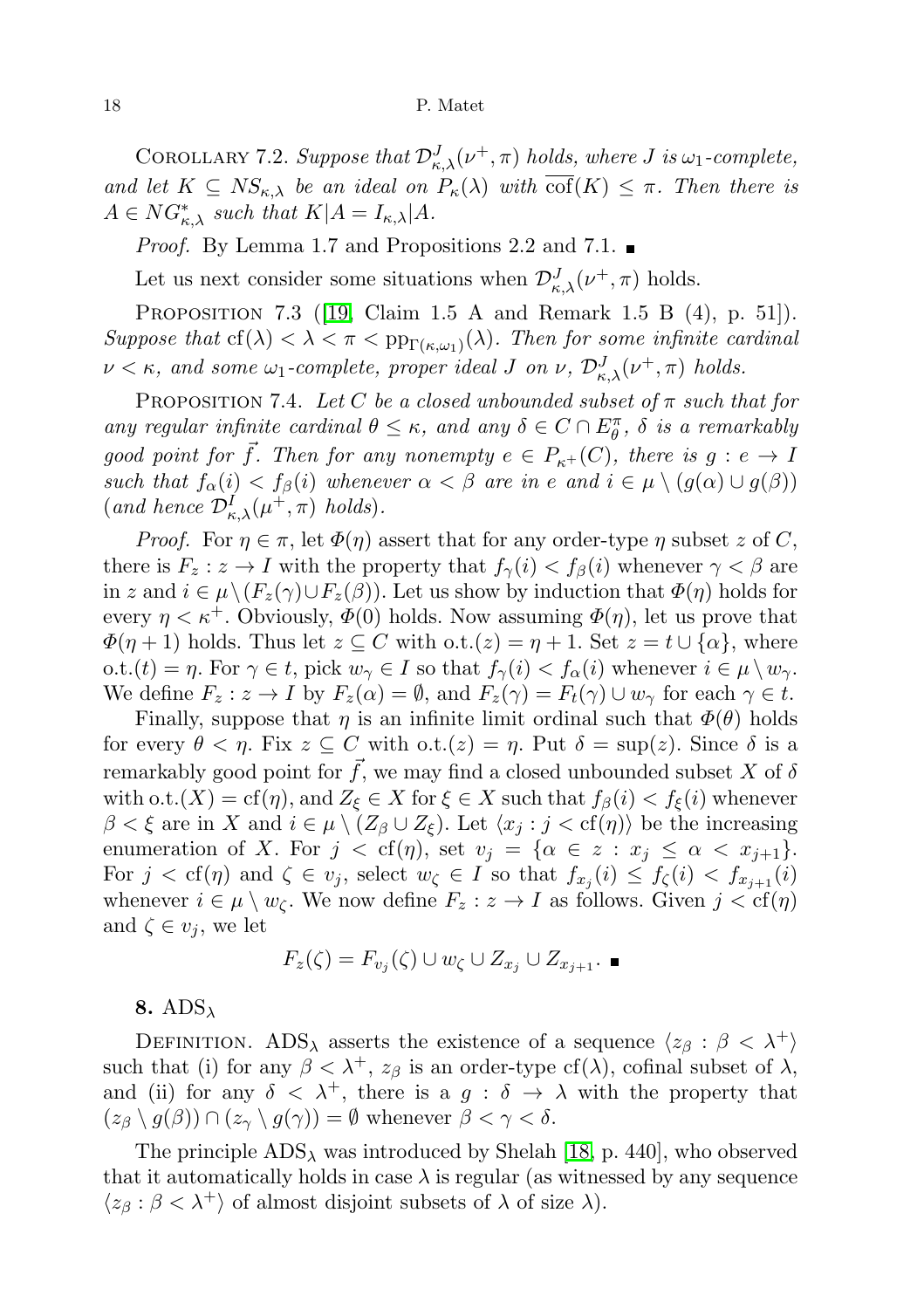Suppose that  $cf(\lambda) < \kappa$  and  $ADS_{\lambda}$  holds. Then clearly there exists a  $\mathcal{C}_{\kappa,\lambda}((cf(\lambda))^+, \lambda^+)$ -sequence which is also a  $\mathcal{D}^J_{\kappa,\lambda}((cf(\lambda))^+, \lambda^+)$ -sequence, where  $J =$  the noncofinal ideal on cf( $\lambda$ ).

LEMMA 8.1. Let C be a closed unbounded subset of  $\pi$ . Suppose that  $\pi = \lambda^+$ , and for any regular infinite cardinal  $\theta < \lambda$ , and any  $\delta \in C \cap E_{\theta}^{\pi}$ ,  $\delta$  is a remarkably good point for  $\vec{f}$ . Then for any  $\beta < \pi$ , there is  $g : C \cap \beta \to I$ with the property that  $f_{\gamma}(i) < f_{\delta}(i)$  whenever  $\gamma < \delta$  are in  $C \cap \beta$  and  $i \in \mu \setminus (g(\gamma) \cup g(\delta)).$ 

*Proof.* Modify the proof of Proposition 7.4 so as to show that  $\Phi(\eta)$  holds for every  $\eta < \pi$ .

PROPOSITION 8.2. Suppose that  $\mu = cf(\lambda), I = the noncofinal ideal$  on  $\mu, \pi = \lambda^+$  and  $\vec{f}$  is remarkably good. Then  $\mathrm{ADS}_\lambda$  holds.

*Proof.* Select a bijection  $h : \lambda \times \mu \to \lambda$ . For  $\beta < \pi$ , set  $t_{\beta} = \{h(f_{\beta}(i), i):$  $i < \mu$ .

CLAIM 1.  $\{\beta \in \pi : \sup(t_\beta) < \lambda\} \in NS_{\pi}$ .

*Proof of Claim 1.* Suppose otherwise. Then we may find a cardinal  $\chi < \lambda$ and a stationary subset T of  $\pi$  such that  $\sup(t_{\beta}) \leq \chi$  for every  $\beta \in T$ . Set  $q = \{i \in \mu : \lambda_i \leq \chi\}$ . Then clearly,  $q \in I$ . Moreover,  $|\{\alpha \in \lambda_i : h(\alpha, i) \leq \chi\}|$  $0 < \lambda_i$  for  $i \in \mu \setminus q$ . So we may find  $k \in \prod_{i < \mu} \lambda_i$  such that  $\{\alpha \in \lambda_i : h(\alpha, i) \leq \chi\}$  $\subseteq$  k(i) for all  $i \in \mu \setminus q$ . Then clearly  $f_{\beta}(i) < k(i)$  whenever  $\beta \in T$  and  $i \in \mu \setminus q$ . Hence,  $f_{\beta} < I$  k for all  $\beta \in T$ . This contradiction completes the proof of Claim 1.

Let C be a closed unbounded subset of  $\pi$  such that each limit ordinal  $\delta$  in C is a remarkably good point for  $\vec{f}$ . By Claim 1 we may find a closed unbounded subset D of C with the property that  $\sup(t_\beta) = \lambda$  for any  $\beta \in D$ . For  $\beta \in D$ , pick  $w_{\beta} \subseteq t_{\beta}$  so that  $\text{o.t.}(w_{\beta}) = \mu$  and  $\text{sup}(w_{\beta}) = \lambda$ . Let  $\langle d_{\gamma} : \gamma < \pi \rangle$  be the increasing enumeration of D. For  $\gamma < \pi$ , put  $z_{\gamma} = w_{d_{\gamma}}$ and  $r_{\gamma} = \{i \leq \mu : h(f_{d_{\gamma}}(i), i) \in z_{\gamma}\}.$ 

Now fix  $\xi$  with  $0 < \xi < \pi$ . By Lemma 8.1, there is  $\ell : \xi \to \mu$  with the property that  $f_{d_{\gamma}}(i) < f_{d_{\eta}}(i)$  whenever  $\gamma < \eta < \xi$  and  $i \in \mu \setminus (\ell(\gamma) \cup \ell(\eta))$ . Define  $g: \pi \to \lambda$  so that for any  $\gamma < \pi$ ,  $\{h(f_{d_\gamma}(i), i) : i \in r_\gamma \cap \ell(\gamma)\} \subseteq g(\gamma)$ .

CLAIM 2. Suppose that  $\gamma < \eta < \xi$ . Then  $(z_\gamma \setminus g(\gamma)) \cap (z_\eta \setminus g(\eta)) = \emptyset$ .

*Proof of Claim 2.* Suppose otherwise. Then there must be i in  $(r_\gamma \setminus \ell(\gamma)) \cap$  $(r_{\eta} \setminus \ell(\eta))$  such that  $h(f_{d_{\gamma}}(i), i) = h(f_{d_{\eta}}(i), i)$ . But for this  $i, f_{d_{\gamma}}(i) < f_{d_{\eta}}(i)$ . This contradiction completes the proof of Claim 2.

Thus  $\langle z_{\gamma} : \gamma < \pi \rangle$  witnesses that ADS<sub>λ</sub> holds.

Suppose that  $cf(\lambda) < \kappa$ . Cummings, Foreman and Magidor [\[3\]](#page-21-9) proved that if  $\Box^*_{\lambda}$  or  $\text{VGS}_{\lambda}$  holds, then there is a better scale for  $\lambda$  (and hence  $\text{ADS}_{\lambda}$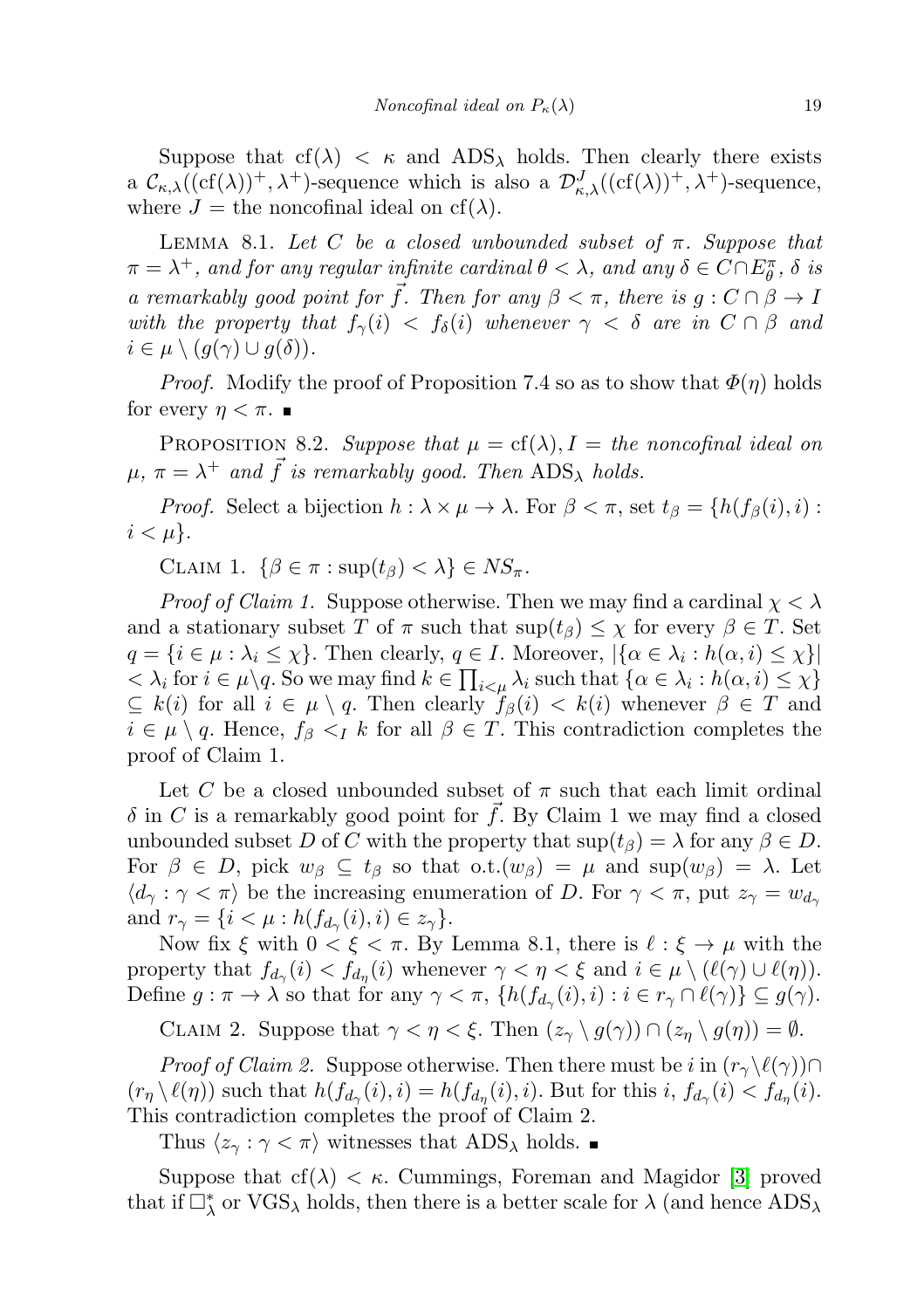holds). On the other hand, it is known [\[10\]](#page-21-5) that  $ADS_{\lambda}$  fails in case there is a cf( $\lambda$ )-saturated ideal on  $P_{\kappa}(\lambda)$ .

**9. Cohen forcing.** If in V,  $2^{< \kappa} = \kappa$  and  $\mathbb{P}$  is the notion of forcing that adds  $\sigma$  Cohen subsets of  $\kappa$ , where  $\sigma$  is a cardinal greater than  $\lambda^{\leq \kappa}$ , then by [\[14,](#page-21-2) Corollary 8.4], in  $V^{\mathbb{P}}, NS_{\kappa,\lambda}^{\kappa} |B = I_{\kappa,\lambda} |B$  for no  $B \in (NS_{\kappa,\lambda}^{\kappa})^+$  (and hence  $NS_{\kappa,\lambda}|A = I_{\kappa,\lambda}|A$  for no  $A \in NS_{\kappa,\lambda}^+$ . Now suppose that  $V = L$  and cf( $\lambda$ )  $\lt$   $\kappa$  holds in V. We will show that if  $\lambda^{\lt}$  Cohen subsets of  $\kappa$  are added to V, then in the generic extension,  $NS_{\kappa,\lambda}|A = I_{\kappa,\lambda}|A|$  for some A, but  $NS_{\kappa,\lambda} = I_{\kappa,\lambda} |B$  for no B.

LEMMA 9.1. Suppose that in V,  $2^{<\kappa} = \kappa$ , F is a function from  $\lambda \times \kappa$ to  $\kappa$ , and  $\mathbb P$  is the notion of forcing that adds a Cohen subset of  $\kappa$ . Then in  $V^{\mathbb{P}}$ , there exists  $g: \kappa \to \kappa$  such that for any  $a \in P_{\kappa}(\lambda)$ , there is  $\alpha \in \kappa$ with  $g(\alpha) > \bigcup_{\delta \in a} F(\delta, \alpha)$ .

*Proof.*  $\mathbb{P}$  can be identified with the set  $\bigcup_{\beta<\kappa}^{(\beta\times\beta)}$  2. For  $p\in\mathbb{P}$ , let  $\beta_p\in\kappa$ be such that  $dom(p) = \beta_p \times \beta_p$ . For  $a \in P_{\kappa}(\lambda)$ , let  $D_a$  be, in V, the set of all  $p \in \mathbb{P}$  such that (i) for any  $\alpha \in \beta_p$ , there is  $\gamma \in \beta_p$  with  $p(\alpha, \gamma) = 1$ , and (ii) there is  $\alpha \in \beta_p$  such that  $\bigcup_{\delta \in a} F(\delta, \alpha) < \xi$ , where  $\xi =$  the least  $\gamma \in \beta_p$ with  $p(\alpha, \gamma) = 1$ .

Now suppose that G is P-generic over V. Then clearly  $G \cap D_a \neq \emptyset$  for all  $a \in P_{\kappa}(\lambda)$ . In  $V[G]$ , define  $g : \kappa \to \kappa$  by  $g(\alpha) =$  the least  $\gamma < \kappa$  such that  $p(\alpha, \gamma) = 1$  for some  $p \in G$ . It is easy to see that for any  $a \in P_{\kappa}(\lambda)$ , there is  $\alpha < \kappa$  with  $g(\alpha) > \bigcup_{\delta \in a} F(\delta, \alpha)$ .

PROPOSITION 9.2. Suppose that V satisfies GCH and in V,  $cf(\lambda) < \kappa$ and ADS<sub> $\lambda$ </sub> holds. In V, let  $\mathbb Q$  be the notion of forcing to add  $\lambda^+$  Cohen subsets of  $\kappa$ . Then in  $V^{\mathbb{Q}}$ , (a)  $NS_{\kappa,\lambda}|A = I_{\kappa,\lambda}|A$  for some  $A \in NS_{\kappa,\lambda}^+$ , and (b)  $NS_{\kappa,\lambda}^{\kappa}|C = I_{\kappa,\lambda}|C$  for no  $C \in NS_{\kappa,\lambda}^*$  (and hence  $NS_{\kappa,\lambda} = I_{\kappa,\lambda}|B$  for no  $B \in NS_{\kappa,\lambda}^{**}$ ).

*Proof.*  $\mathbb Q$  can be identified with the set of all functions q such that  $dom(q) \in P_{\kappa}(\lambda^+ \times \kappa)$  and ran $(q) \subseteq 2$ . Let G be Q-generic over V. Any sequence  $\langle z_\beta : \beta < \lambda^+ \rangle$  witnessing that  $\text{ADS}_{\lambda}$  holds in V will witness that  $ADS_{\lambda}$  holds in  $V[G]$ . Hence in  $V[G]$ , ADS<sub> $\lambda$ </sub> holds and since

 $\overline{\text{cof}}(NS_{\kappa,\lambda}) \leq \text{cof}(NS_{\kappa,\lambda}) \leq 2^{\lambda} = \lambda^{+},$ 

by Corollary 6.3 there is  $A \in NS_{\kappa,\lambda}^+$  such that  $NS_{\kappa,\lambda}|A = I_{\kappa,\lambda}|A$ .

CLAIM. In  $V[G], \overline{\partial}_{\kappa} \geq \lambda^+$ .

*Proof of the Claim.* Suppose otherwise. Then in  $V[G]$  we may find F:  $\lambda \times \kappa \to \kappa$  with the property that for any  $g : \kappa \to \kappa$ , there is  $a \in P_{\kappa}(\lambda)$  such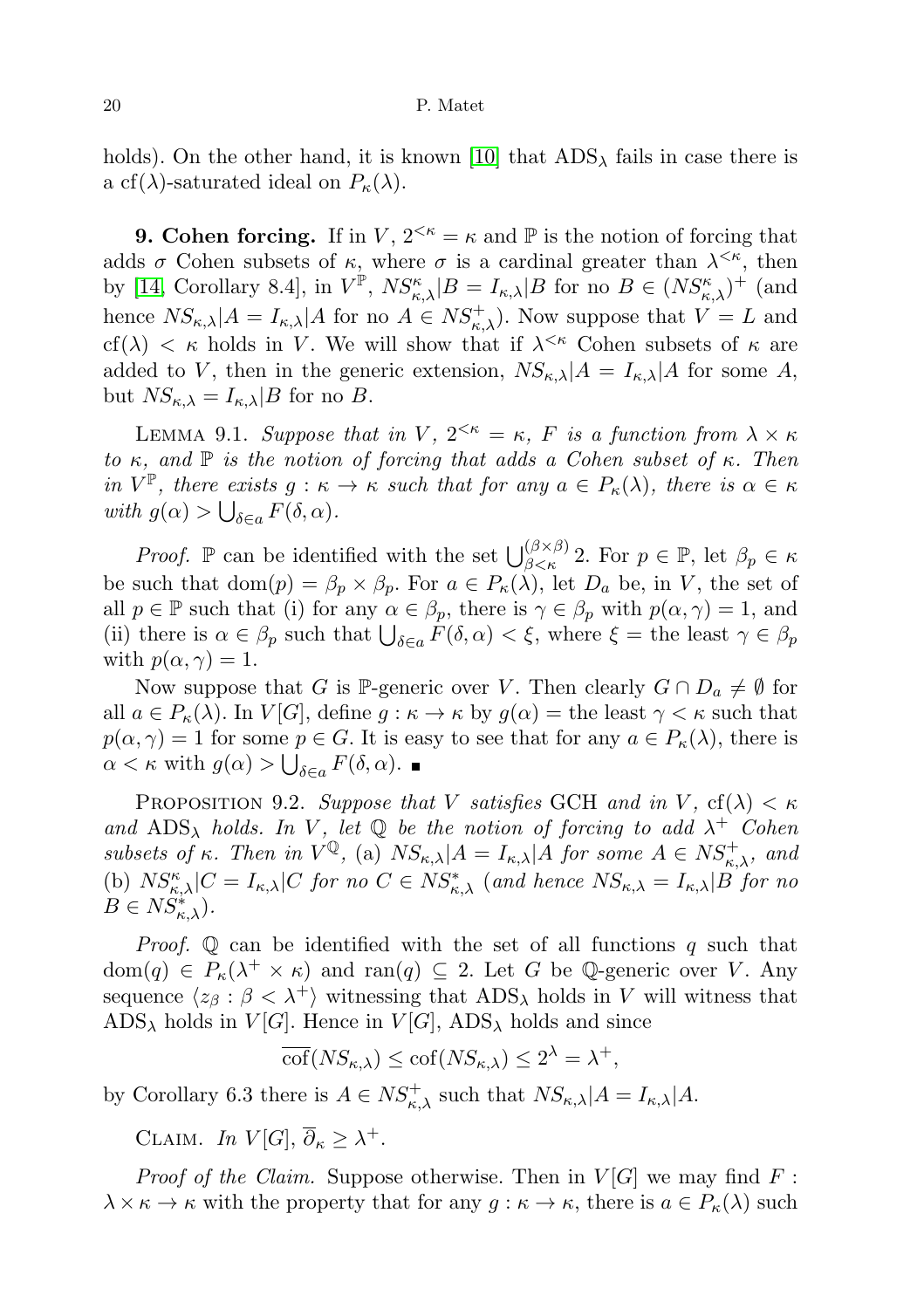that  $g(\alpha) \leq \bigcup_{\delta \in a} F(\delta, \alpha)$  for all  $\alpha \in \kappa$ . For  $X \subseteq \lambda^+$ , set  $G_X = \{q \in G :$  $dom(q) \subseteq X \times \kappa$ . There must be  $\xi < \lambda^+$  with  $F \in V[G_{\xi}]$ . But then in  $V[G_{\xi}][G_{\{\xi\}}],$  by Lemma 9.1 there is  $g : \kappa \to \kappa$  such that for any  $a \in P_{\kappa}(\lambda),$ we may find  $\alpha \in \kappa$  with  $g(\alpha) > \bigcup_{\delta \in a} F(\delta, \alpha)$ . This contradiction completes the proof of the Claim.

It follows from the Claim that in  $V[G], \overline{\partial}_{\kappa} = \lambda^+$  and therefore by Lemmas 1.5 and 1.6,  $NS_{\kappa,\lambda}^{\kappa}|C = I_{\kappa,\lambda}|C$  for no  $C \in NS_{\kappa,\lambda}^*$ .

In the generic extension of Proposition 9.2, GCH holds below  $\kappa$ . We now show that it is consistent that "(a) and (b) both hold but  $2^{\aleph_0}$  is large".

PROPOSITION 9.3. Suppose that  $V, \kappa, \lambda$  and  $\mathbb Q$  are as in Proposition 9.2. In  $V^{\mathbb{Q}}$ , let  $\nu$  be an infinite cardinal, and  $\mathbb{P}$  be the notion of forcing that adjoins v Cohen reals. Then in  $(V^{\mathbb{Q}})^{\mathbb{P}}$ , (a)  $NS_{\kappa,\lambda}|A = I_{\kappa,\lambda}|A$  for some A, and (b)  $NS_{\kappa,\lambda}^{\kappa}|C = I_{\kappa,\lambda}|C$  for no  $C \in NS_{\kappa,\lambda}^*$ .

*Proof.* Set  $M = V^{\mathbb{Q}}$  and  $W = M^{\mathbb{P}}$ . Since  $\mathbb{P}$  is  $\omega_1$ -cc, by a result of [\[15\]](#page-21-3)  $(\overline{\partial}_{\kappa})^W \leq (\overline{\partial}_{\kappa})^M$  and  $(\overline{\text{cof}}(NS_{\kappa,\lambda}))^W \leq (\overline{\text{cof}}(NS_{\kappa,\lambda}))^M$ . It is easy to see that ADS<sub> $\lambda$ </sub> still holds in W, so by Corollary 6.3, in W,  $NS_{\kappa,\lambda}|A = I_{\kappa,\lambda}|A|$  for some A.

CLAIM.  $(\overline{\partial}_{\kappa})^W = \lambda^+$ .

*Proof of the Claim.* We already saw that  $(\overline{\partial}_{\kappa})^W \leq \lambda^+$ . Suppose toward a contradiction that  $(\overline{\partial}_{\kappa})^W \leq \lambda$ . Then in W, there is  $h : \lambda \times \kappa \to \kappa$  with the property that for any  $g : \kappa \to \kappa$ , there is  $e \in P_{\kappa}(\lambda)$  such that  $g(\xi) \leq$  $\bigcup_{\alpha \in e} h(\alpha, \xi)$  for all  $\xi < \kappa$ . There must be  $H : \lambda \times \kappa \to P_{\omega_1}(\kappa)$  in M such that for every  $\alpha < \lambda$  and every  $\xi < \kappa$ ,  $h(\alpha, \xi) \in H(\alpha, \xi)$ . In M, define  $k : \lambda \times \kappa \to \kappa$  by  $k(\alpha, \xi) = \bigcup H(\alpha, \xi)$ . Now, let  $g : \kappa \to \kappa$  in M. In W, there is  $e \in P_{\kappa}(\lambda)$  such that  $g(\xi) \leq \bigcup_{\alpha \in e} h(\alpha, \xi)$  for every  $\xi < \kappa$ . We may find  $d \in P_{\kappa}(\lambda)$  in M with  $e \subseteq d$ . Then clearly in  $M, g(\xi) \leq \bigcup_{\alpha \in d} k(\alpha, \xi)$  for all  $\xi < \kappa$ . Hence  $(\overline{\partial}_{\kappa})^M \leq (\overline{\partial}_{\kappa})^W \leq \lambda$ .

This contradiction completes the proof of the Claim.

We can now appeal to Lemma 1.5 and conclude that  $NS_{\kappa,\lambda}^{\kappa}|C = I_{\kappa,\lambda}|C$ for no  $C \in NS^*_{\kappa,\lambda}$ .

Returning now to Proposition 9.2, let us make the extra assumption that in  $V, \lambda < \kappa^{\pm \omega_1}$ . Then in  $V^{\mathbb{Q}}$ , by Proposition 5.4 and (the proof of) Proposition 9.2 we may find  $A \in NG_{\kappa,\lambda}^+$  such that  $NS_{\kappa,\lambda}|A = I_{\kappa,\lambda}|A$ . Moreover by [\[11,](#page-21-7) Corollary 4.4 and Proposition 4.6], there is  $D \in NG_{\kappa,\lambda}^*$  such that  $NG_{\kappa,\lambda} = NS_{\kappa,\lambda} |D$ . Hence  $NG_{\kappa,\lambda} |T = NS_{\kappa,\lambda} |T = I_{\kappa,\lambda} |T$ , where  $T = A \cap D$ .

Acknowledgments. Thanks to the referee for helpful suggestions.